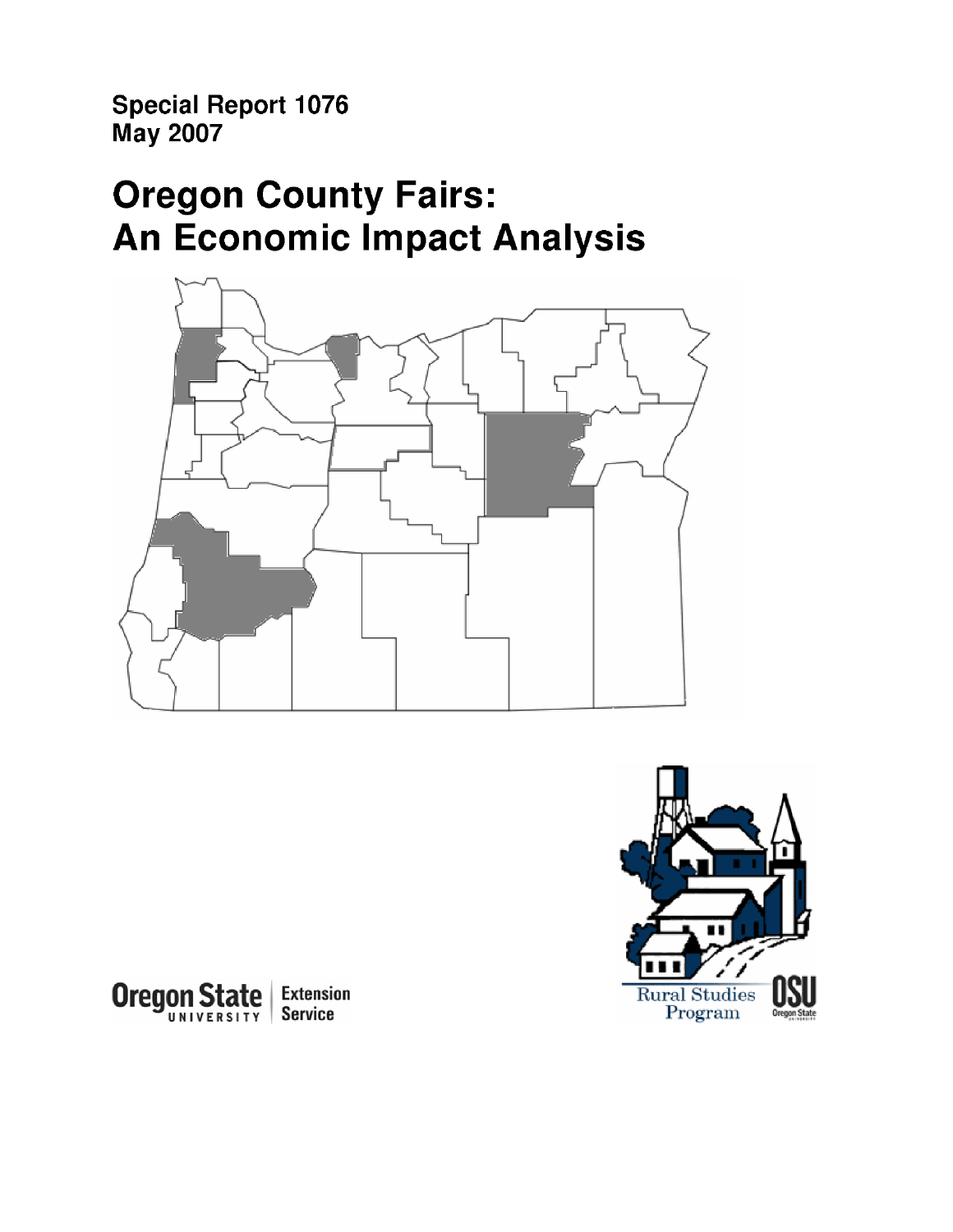## Acknowledgments

The author would like to thank the Oregon Fairs Association (OFA), particularly Allan Westhoff, Past President, OFA Executive Secretary, John McCulley and the fair managers from the selected counties (Harold Phillips, Clara Rice, Jerry Underwood and Stephanie Walters) who supported this project in many ways, including funding, logistics, and sound advice. They encouraged our efforts to follow an objective course of study. Key to the project were the many businesses and community leaders and members who willingly took time from their busy schedules to provide the essential local knowledge that we used to edit the model and check the reasonableness of the findings. Jessica Pearse-Nelson, research assistant, helped with research design and fair visits, and Bruce A. Weber, Professor and Director of the Rural Studies Program in the Agricultural and Resource Economics Department, Oregon State University, reviewed the report and offered suggestions that improved its analytical clarity.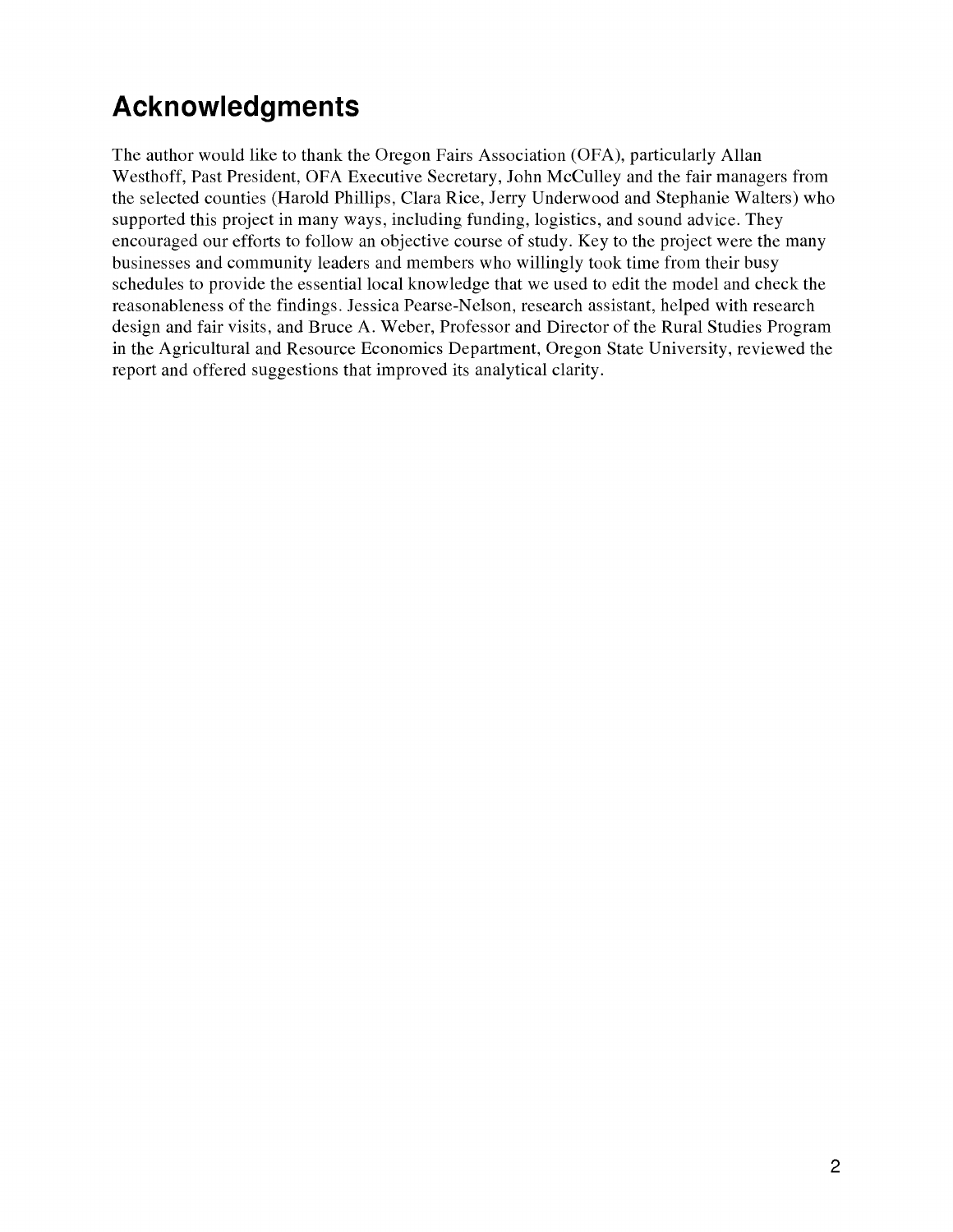## Oregon County Fairs: An Economic Impact Analysis

May 2007

Bruce Sorte, Oregon State University Rural Studies Program Agricultural & Resource Economics Department

"There is a candle in the window. As much as ever we need safe and festive ground where we can publicly communicate our own individuality and safely scrutinize each other's qualities as well as inherent differences in peaceful gatherings. Local communities need an opportunity to showcase themselves to each other and to see evidence of how their individual experiences add to their whole community's identity and character. In other words we need fairs." -Sharon Jensen, in Agricultural Fairs in America: Tradition, Education, Celebration.

### Background

A number of county fairs throughout Oregon and the U.S. have, over the past 30 years, transitioned from primarily single summer events with a few year-round activities focused on agriculture to diverse enterprises working toward financial self-sufficiency. Some county fairs have struggled to remain open, been unsuccessful competing for people's free time, experienced increased expectations for their facilities while resources to upgrade facilities have declined, and fought to retain their board members, directors, and staff.

Economic changes, including how agricultural goods are produced and how and where people spend their discretionary time and money, and demographic changes, particularly in the number of children per family, are some of the reasons that community institutions such as county fairs have faced serious challenges. Local and statewide decision makers are increasingly interested in economic-impact assessments as important metrics to consider when making budget allocations. The Oregon Fairs Association (OFA) contracted with Oregon State University (OSU) in January 2004 to provide an economic-impact analysis of Oregon county fairs.

To accommodate budget and time considerations, and after discussions with the OFA Board and executive director, we decided to study three fairs and their year-round activities. We chose Douglas, Hood River, and Grant counties as a representative sampling of a large fair, a close-to-metro fair, and a remote fair, respectively. Tillamook County contracted for an individual study and consented to the use of their results as part of the statewide sample group.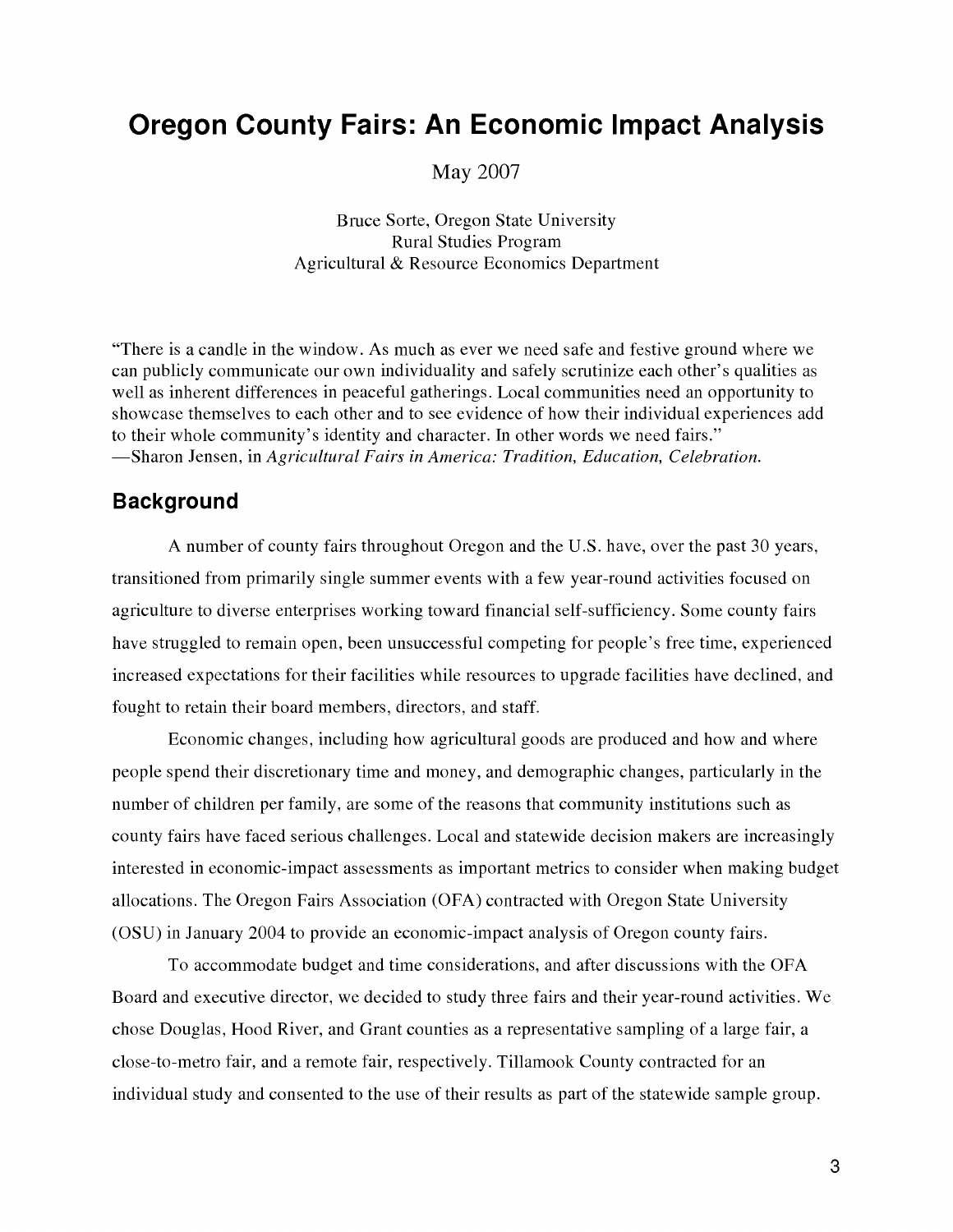The findings of this report are an overview that was extrapolated from the attributes and experiences of the four counties. While the information can inform decision making, particularly as it represents trends and magnitudes, it should not be considered precise.

We estimated the economic effects in two ways: both as economic "footprints" and as economic impacts, which are explained below, for four county fairs. Using that information, we estimated the combined economic "footprint" and economic impacts for all the county fairs in Oregon. We also developed a template that any Oregon county fair can complete (Appendix A) and obtain its own county's estimates. This is not a traditional economic impact analysis. Our goal was to estimate the major areas where county fairs contributed to their counties' economies. We would have preferred more precise primary data, and when such data were unavailable we substituted estimates to give the reader a sense of the county fairs' economic contribution. Instead of focusing on precision, we were trying to (1) evaluate each fair's current programs by measuring its contributions to the local economy and (2) determine whether there were areas that the fair could emphasize to enhance its economic success.





We addressed the question: "How important are the county fairs and year-round fairground activities to their local economies?" We did have trouble confining our discussion to only the financial or market activities related to county fairs. When the effects of community institutions such as county fairs are summarized only in terms of financial impact, other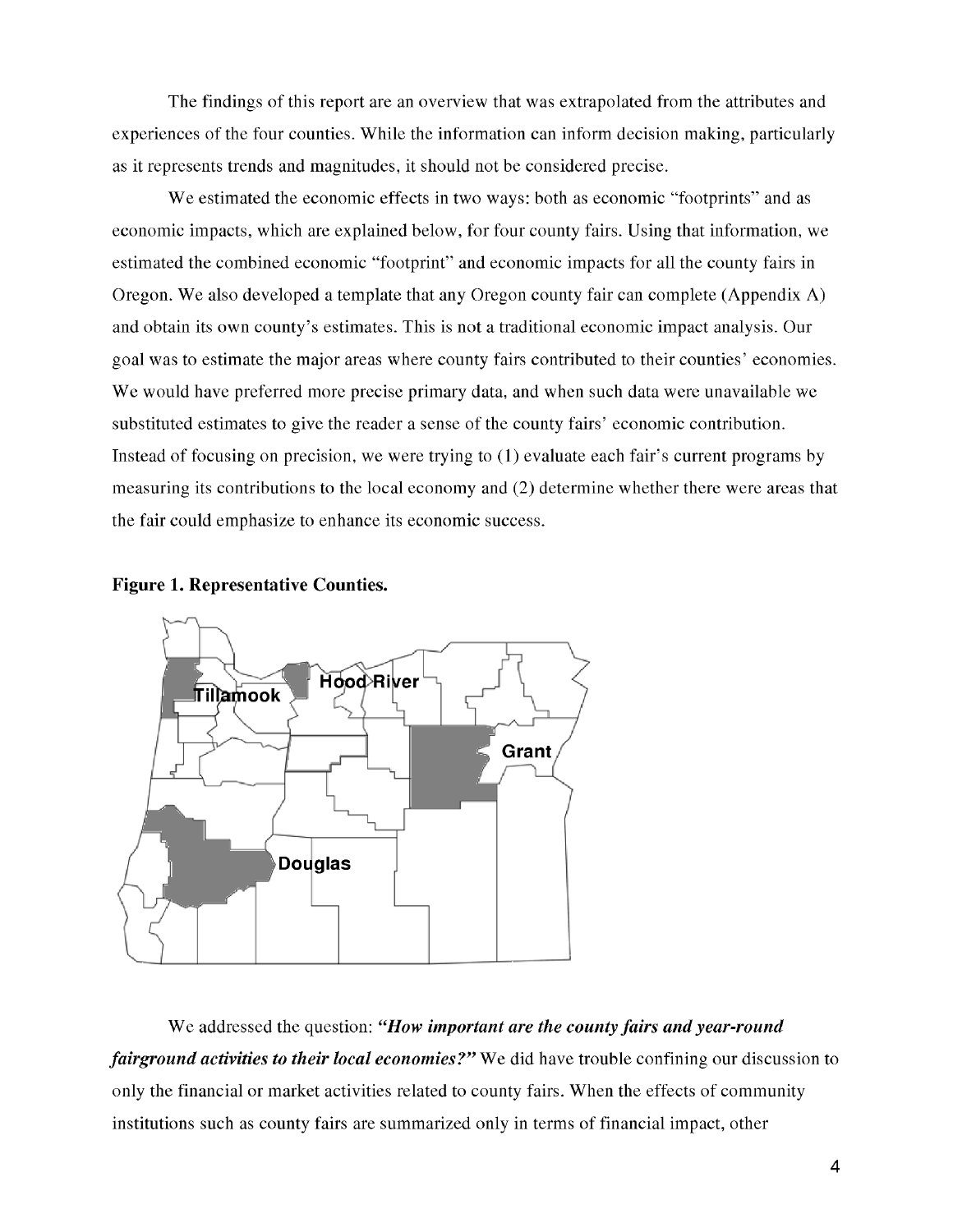economic, social, and cultural impacts are missed. Economies rely on social capital or the networks that develop in economies to reach higher levels of economic efficiency and resilience. (For example, knowing a person may reduce the costs of a transaction with that person because if the person is trusted, a handshake may suffice instead of a contract; research on or testing of the good or service to be purchased may be unnecessary; and the "warranty" may be simply knowing that any future problems can be worked out between friends.) This report does discuss the social capital that county fairs foster, but it is very difficult to measure.

## Preview of Results

We found that county fairs and fairground activities contributed to the local and statewide economies in five major ways:

- 1) Highlighting and reinforcing the natural resource-based economic sectors of each economy with competition that informs and teaches through example and demonstration. This information and teaching helps to retain natural resource-based businesses and increase their productivity.
- 2) Retaining local expenditures (import substitution) for both goods and services by providing flexible and frequent market settings for many different types of local vendors and providing entertainment that is competitive with events for which people may travel outside their county.
- 3) Attracting people who are both consumers and potential residents to the communities to attend county fairs and fairground activities or events throughout the year.
- 4) Using each dollar of state funding to leverage another \$10 for operating budgets.
- 5) Building social capital that connects diverse groups in terms of culture, age, profession, and leisure activities.

The economic effects of county fairs in traditional financial measurements are significant. Additionally, an area where county fairs' economic effects provide a contribution greater than many organizations is that of bringing people together, particularly youth, and building social capital. That social capital can help communities run more efficiently and increase their capabilities to bounce back quickly from economic shocks.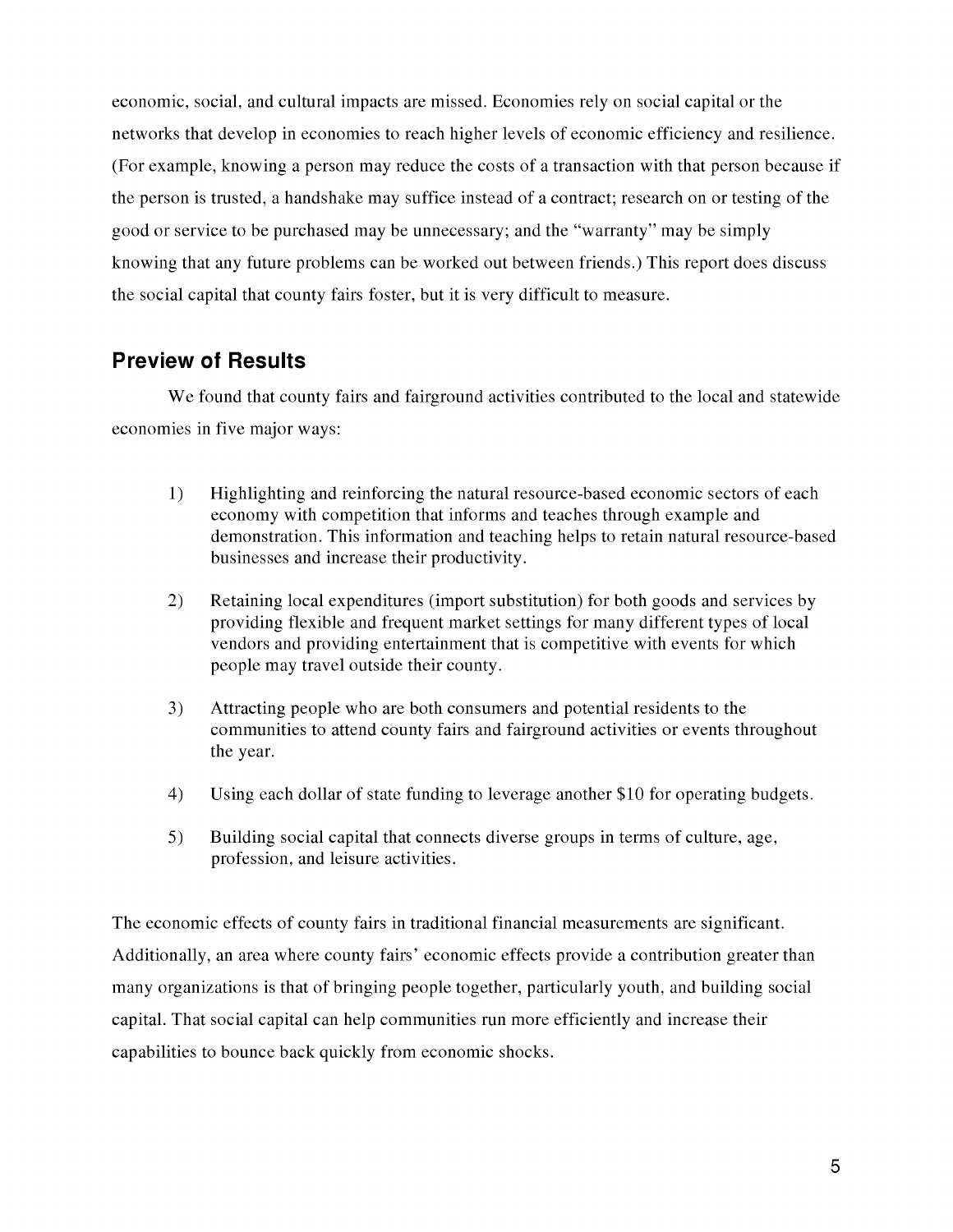#### Methods

To better understand the trends—both demographic and economic—since 1969 that have forced many county fairs to change their programs, facilities, and plans for the future; we studied the four counties' population, employment, real average earnings per job, and personal income by source.

All four counties are classified as nonmetro counties, without population centers of 50,000 people. Their average population and employment growth from 1969 through 2004 have been 38.2 percent and 80.0 percent, respectively. These percentages compare to nonmetro Oregon's population and employment growth of 48.8 percent and 80.5 percent, respectively; Oregon's population and employment growth rates of 74.2 percent and 132.2 percent, respectively; and U.S. population and employment growth rates of 45.9 percent and 86.8 percent, respectively.

While population and employment growth rates in Oregon have exceeded national rates, and nonmetro Oregon's rates have basically kept pace with national rates, changes in average earnings per job and the components of personal income over those 36 years have not.

Oregon's average earnings per job in 1969 were 97.16 percent of the national average earnings per job, and nonmetro Oregon's average earnings per job were 89.86 percent of the national average. Nationally, average earnings per job grew much faster than Oregon's or nonmetro Oregon's over the 36-year period; Oregon's average earnings per job in 2004 were \$36,989, which was 89.97 percent of the national average, and nonmetro Oregon's were \$29,008, or 70.56 percent of the national average. Some of the difference between Oregon earnings and national earnings per job may be explained by quality of life differences between Oregon and the average setting for a job nationally, which may have become more pronounced over the period. Climate, reduced congestion, access to recreational opportunities, etc. are factored into willingness to accept salary offers by workers. The nonpecuniary components of the compensation package in Oregon may explain some of the difference in the rate of pay necessary to recruit employees to Oregon and nonmetro Oregon jobs.

However, the major factors for the comparative decline in average earnings per job are (1) the movement to more mechanization in natural resource-based manufacturing and (2) the simultaneous policy changes that limited access to and/or increased the cost of harvesting raw materials. These changes reduced the number of jobs and the real wages for semi-skilled employees in natural resource-based industries.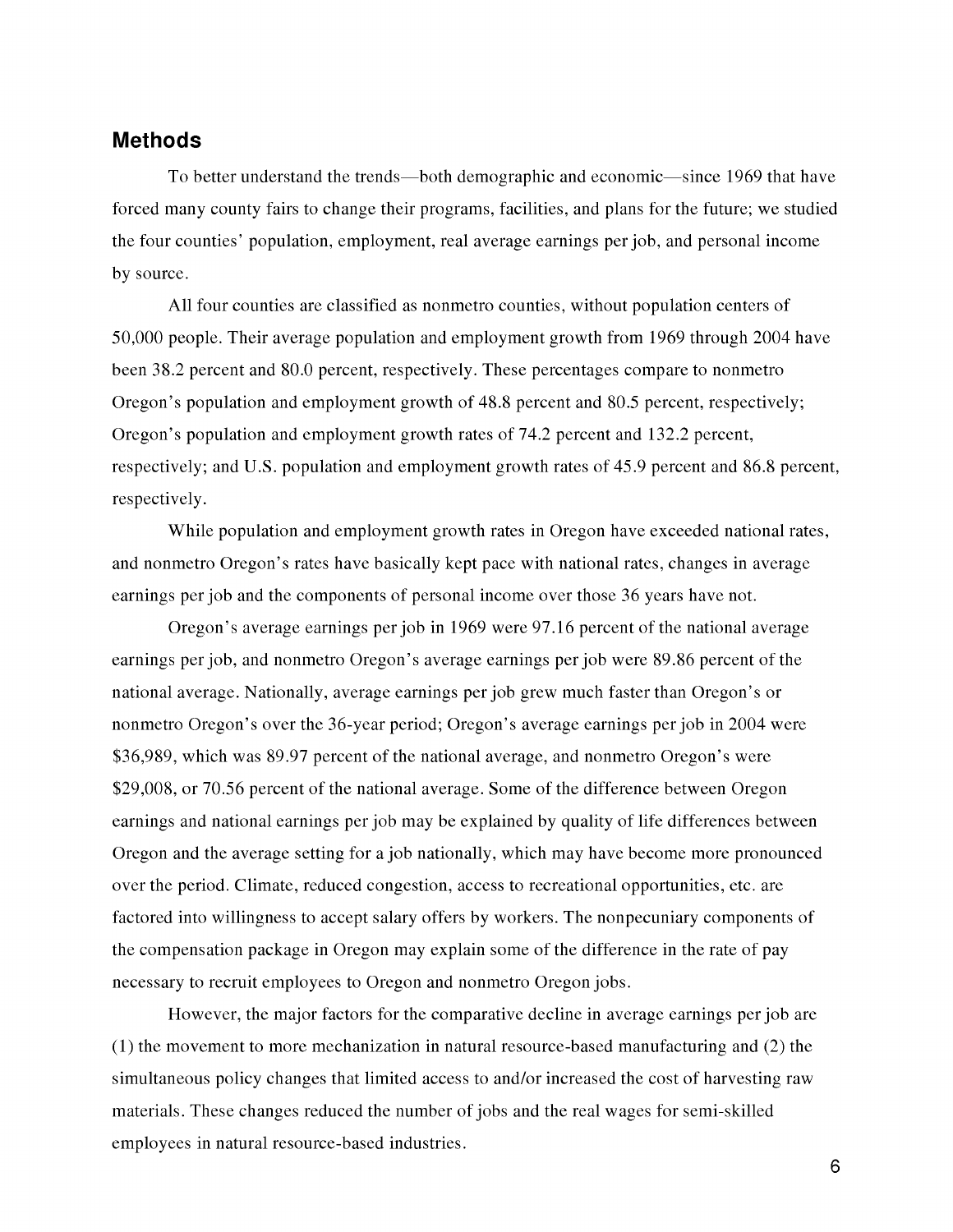While in terms of numbers the reduction in natural resource-based jobs has been more than offset by an increase in jobs in the service sectors, the average earnings per job is generally lower in the service sectors, particularly for the displaced and semi-skilled workers from the wood products industry.

Also, over the 36-year period, the Oregon and nonmetro Oregon economies have become much "leakier" as people have progressively purchased more goods and services produced and sold outside the county.

Another shift that has taken place is how personal income is created or received in Oregon and nonmetro Oregon. In 1969, approximately three-quarters of all income received in Oregon and nonmetro Oregon was from net current earnings, and one-quarter came from dividends, interest, and transfer payments (e.g., Social Security). Today, current earnings have declined to 65 percent of personal income in Oregon and are approaching 50 percent of personal income in nonmetro Oregon. Oregon and nonmetro Oregon are becoming increasingly dependent on income sources determined by national policy toward transfer payments and on national and international markets and events affecting dividends, interest, and rents.

County fairs' primary role of providing forums and events for learning about and showcasing the natural resource-based industries has diminished as those industries have become a smaller portion of Oregon's and nonmetro Oregon's economies. Still, the need for the forums and the need to bring communities together to address the economic changes and the continuing economic distress, real or perceived, has increased. The themes for community events have become more diverse as communities search for ways to bring people together and attract nonresidents to their communities. County fairs have changed accordingly, and their event calendars reflect a wide array of activities and events at the fairs themselves as well as yearround at the fairgrounds.

The challenge for county fairs is how to continue providing this public good of bringing communities together for social and economic purposes and to do so with declining public resources.

Recognizing the changes that have taken place in Oregon and nonmetro Oregon, and with some understanding of the four counties' local economies, we wanted to be sure the models we used to estimate the fairs' economic effects were checked to determine how well they reflected the local economies and to ensure that major discrepancies were at least reduced.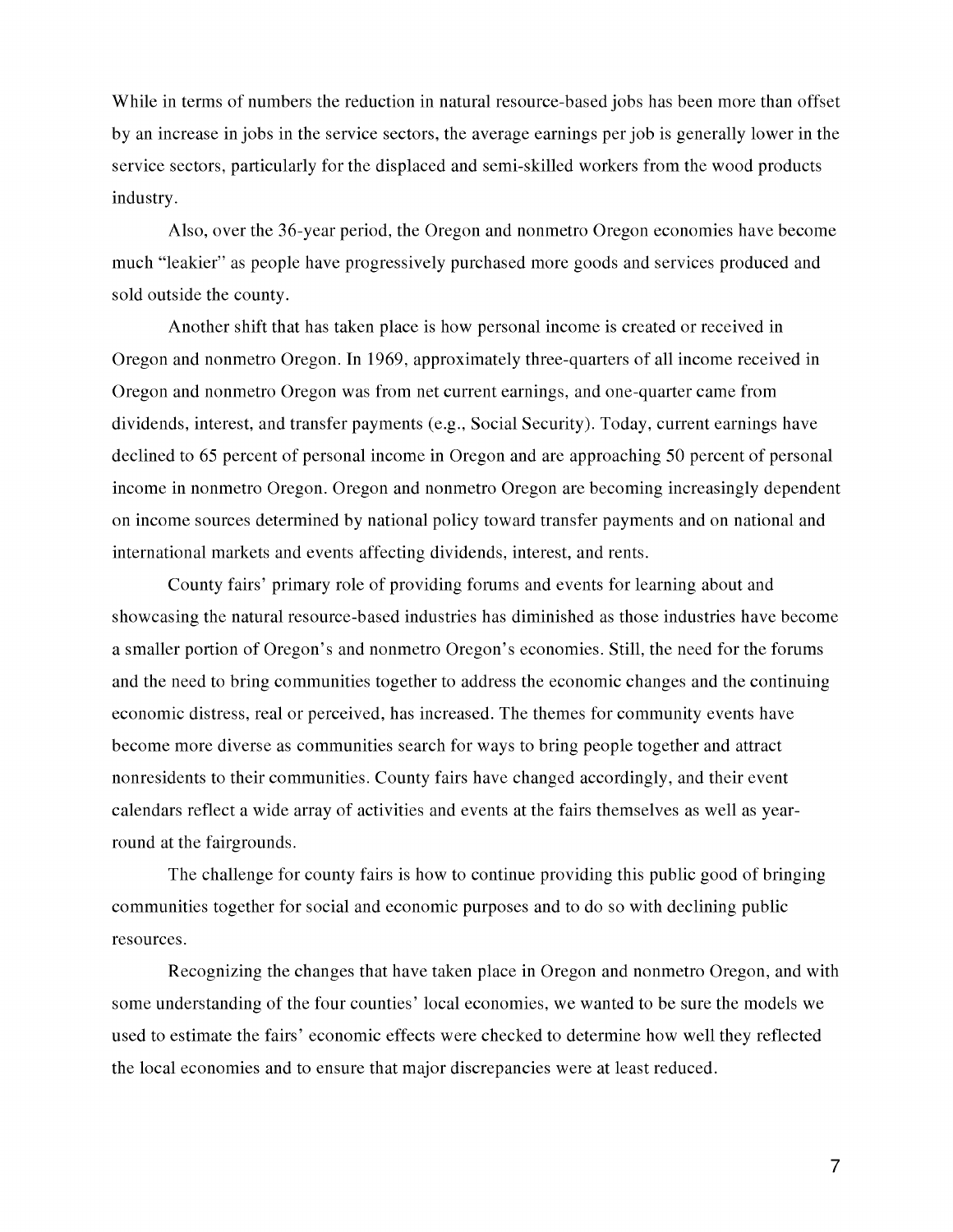## Ground Truthing

With a general overview of the counties' economies, researchers visited each of the county fairs in the summer of 2004. We observed and recorded license plates and license plate surrounds, an admittedly crude approach, yet it did give us a rough idea of the percentage of attendees who were residents and nonresidents. Later we checked our estimates with fair managers and staff members for reasonableness. We observed the conditions of the facilities, level of attendance both at the fairs generally and at individual events, and the types of events offered at the fairs.

We met with the county fair managers and obtained event calendars, budgets, and referrals to people in the communities who might have a good understanding of and suggestions for the county fairs. Then, we visited with 5 to 10 business people, elected representatives, and long-time volunteers for each fair to discuss the local economies and the fairs and their facilities.

Along with the information gathered from the communities, we reviewed national (Bureau of Economic Analysis) and local (Oregon Agricultural Information Network) databases and reconciled them with a proprietary *IM* pact *PLAN* ning, or IMPLAN, input-output model and the IMPLAN models for each county. The county-level models were edited to better reflect the local economies from the information that we had received in the communities and from reviewing the various databases.

### Fair Expenditures and Economic Footprint

This section provides a brief summary of how the economic effects of county fairs' expenditures were estimated. The edited IMPLAN models we developed for the counties were designed to run county fair and fairground event purchases or expenditures through all the transactions that are linked to them within each economy. The models determined the extent to which the value of each transaction multiplied as its impacts were transmitted throughout the economy.

As an example, when a fair manager asks a contractor to install a new fan in a building, from the moment the fair manager picks up the phone he or she initiates a series of transactions, such as the contractor's purchasing the fan from a local electrical shop, purchasing gasoline for his or her van on the way to pick up the fan, maybe stopping at a café for lunch on the way back to his or her shop, and so on. Every supply purchase or backward linkage from the fair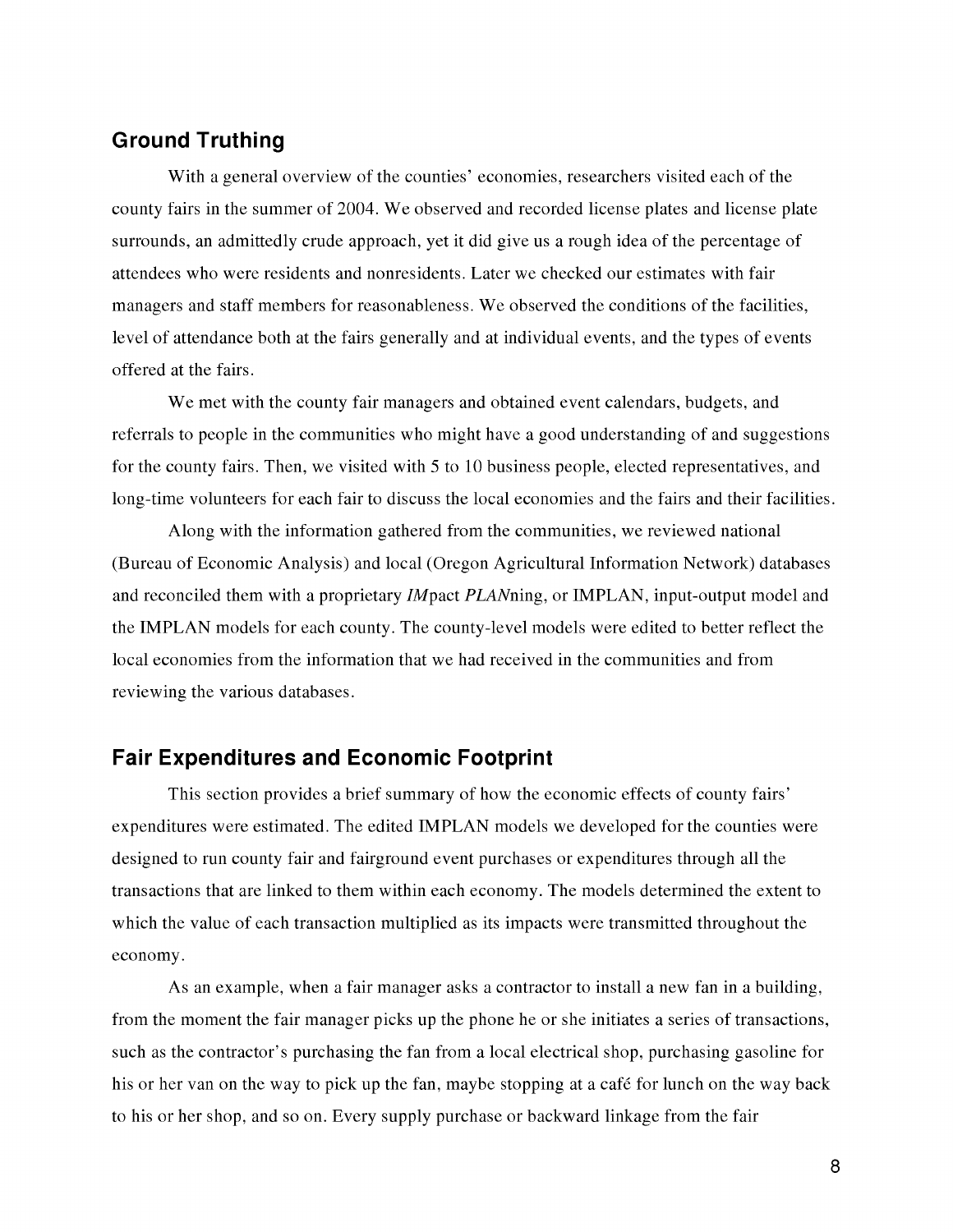manager's decision to purchase a new fan includes a payment in wages or proprietor income, which is used by households to purchase items such as food, dental care, automobiles, and on and on until the money leaks out of the county for goods and services essential to the job but unavailable in the county.

The county fairs' expenditures are summarized in Table 1 for each representative county and the state. For presentation purposes, we aggregated the 23 categories that we used for our calculations to 15. We projected the percentage of total expenditures for each category of expenditure, except Personnel Costs – Salary and Fringes, for which we had an actual statewide total, using a weighted average of the four representative counties' expenditures. We then multiplied the total expenditures from the OFA summary reports of all 36 county fairs by those projected percentages to estimate the statewide expenditures.

Also, Douglas County's entertainment costs were proportionally higher than those of the other three fairs, so we adjusted the Entertainment proportion downward. From a budgetary perspective, the four counties represented one large, one moderate, and two smaller budgets. The fairs have individual accounting systems and so the expenditures are not perfectly aligned, which usually meant the expenditures were aggregated to larger categories (e.g., Security was included in Other Services). It should not be presumed that no purchases were made for the categories within a category if the amount shown is \$0. We just could not determine an exact amount.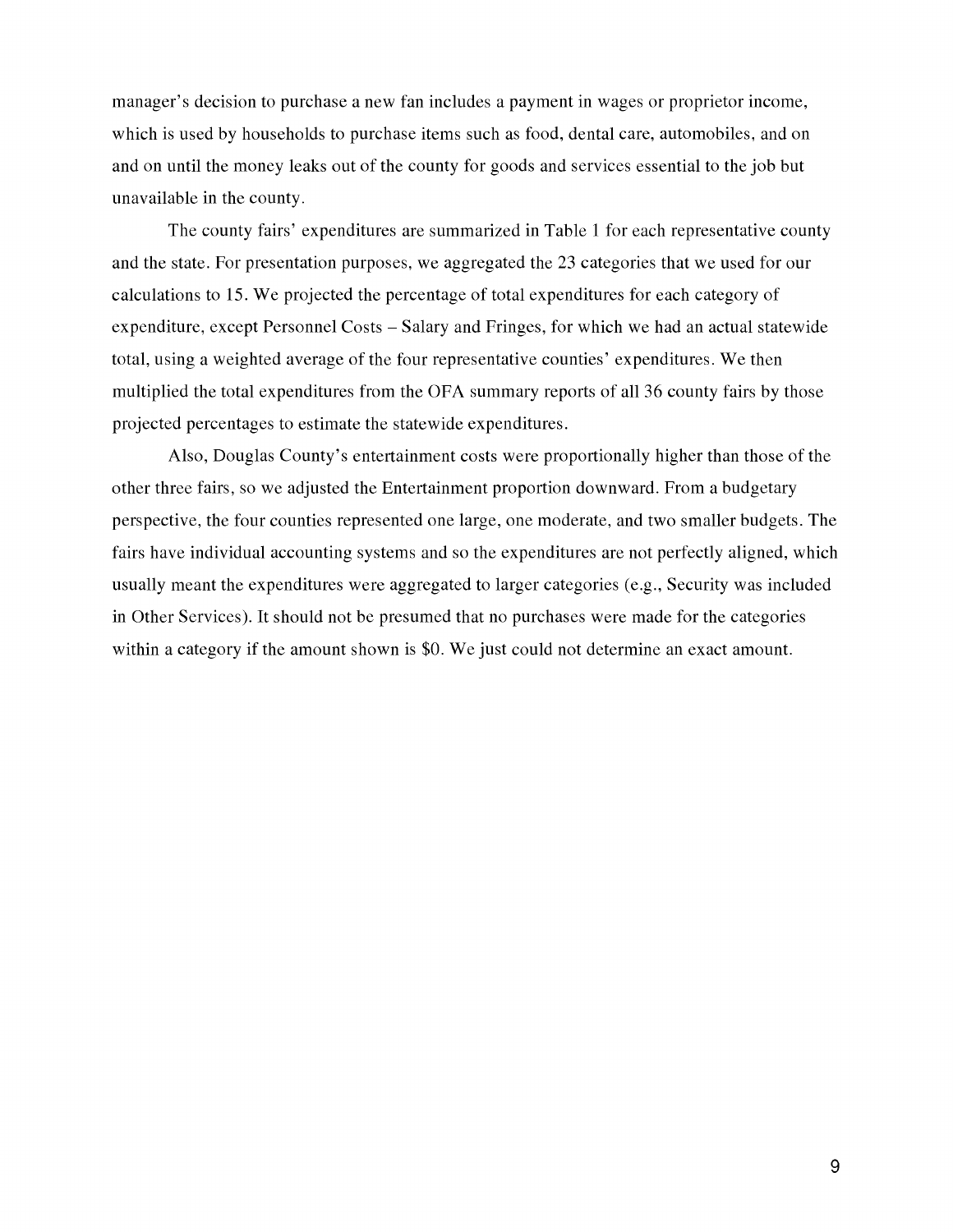|                                                                                   | <b>Douglas</b> | Grant        | <b>Hood River</b> | <b>Tillamook</b> | <b>Oregon</b> |
|-----------------------------------------------------------------------------------|----------------|--------------|-------------------|------------------|---------------|
| <b>Personnel Costs - Salary</b><br>and Fringes                                    | 758,447        | 117,000      | 77,045            | 231,000          | 10,113,164    |
| <b>Entertainment</b><br><b>Machinery Repair &amp;</b>                             | 314,290        | 39,213       | 18,170            | $\mathbf 0$      | 1,574,572     |
| <b>Maintenance</b>                                                                | 16,249         | 400          | 4,862             | $\mathbf 0$      | 146,869       |
| <b>Construction</b>                                                               | 15,000         | 11,000       | 9,821             | 107,391          | 977,800       |
| <b>Other Services</b>                                                             | 39,867         | 19,500       | 9,476             | 35,759           | 564,187       |
| <b>Wholesale and Retail</b><br><b>Supplies</b>                                    | 69,427         | 5,000        | 22,810            | 322,105          | 1,944,096     |
| Food & Beverage                                                                   | 97,847         | 2,000        | $\mathbf 0$       | $\mathbf 0$      | 681,719       |
| <b>Software</b>                                                                   | 5,150          | $\mathbf{0}$ | 293               | $\mathbf 0$      | 40,702        |
| <b>Vehicles</b>                                                                   | 8,865          | 2,213        | $\mathbf 0$       | $\mathbf 0$      | 75,637        |
| Printing, Advertising,<br>Postage &                                               |                |              |                   |                  |               |
| <b>Communications</b>                                                             | 98,472         | 3,113        | 8,849             | $\mathbf{0}$     | 754,003       |
| <b>Insurance &amp; Banking</b>                                                    | 18,322         | 13,000       | 1,007             | $\mathbf 0$      | 220,731       |
| <b>Utilities, Fuel &amp; Oil</b><br>Travel, Dues,<br><b>Conventions, Schools,</b> | 96,840         | 15,000       | 26,052            | 18,750           | 1,069,495     |
| Training                                                                          | 7,396          | 2,200        | 2,940             | $\mathbf 0$      | 85,591        |
| <b>Security</b>                                                                   | $\mathbf 0$    | $\mathbf 0$  | 6,076             | $\mathbf 0$      | 41,485        |
| Premiums, Refunds and<br><b>Judges' Fees</b>                                      | 0              | 5,852        | 24,034            | $\mathbf 0$      | 199,899       |
| <b>Total Operating</b><br><b>Expenditures</b>                                     | \$1,546,172    | \$235,491    | \$211,435         | \$715,006        | \$18,489,950  |
|                                                                                   |                |              |                   |                  |               |

Table 1. Representative County Fairs' and Estimated Statewide Expenditures (2004 Data).

## Exports (Visitor Spending)

In this report, we describe the economic linkages the fairs have in their counties and statewide as their "economic footprint." Their economic footprint includes the multiplied effects of the budgeted expenditures, the outside economic activity they attract, and the economic activity that would have otherwise leaked out of the economy.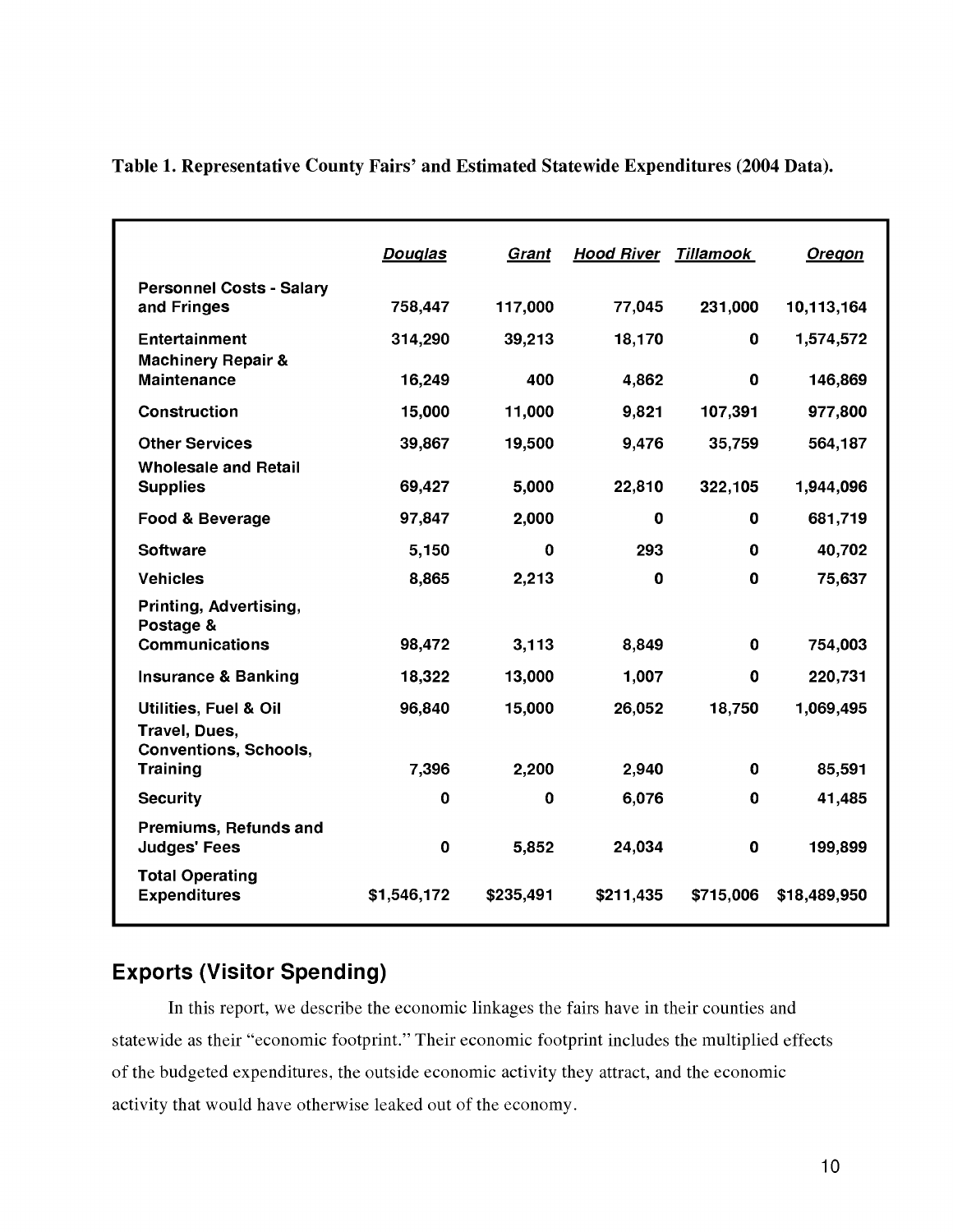Many economists divide participants in economies into two major categories: (1) basic industries that drive the economy through their exports or the "new" money they bring into the economy, and (2) service industries that provide the supplies and services essential for the basic industries to produce the exports and for households to function. If the basic industries decline, the local economy will contract; if the basic industries grow, it will expand. If the service sectors decline, the economy can be severely disrupted, yet the basic sectors may be able to offset all or some of the reduced local availability of supplies with imports from outside the county. The county fairs and fairgrounds activities have both basic (e.g., tourism or exporting/selling lodging, food, and retail items to visitors) and service (e.g., providing services and meeting places for local people and groups of people) components to the goods and services they produce. They do this either through sales at the fairgrounds or by attracting people to the community to attend the fair, who then spend in the local communities.

We use two measures: (1) *economic activity* or "*footprint*," which includes both the basic or export and service portions of the fairs' and fairgrounds' financial transactions (plus associated respending), and (2) the subset of the economic footprint that is described as economic impacts, which include only the basic or export portion of the fairs' and fairgrounds' financial transactions (plus associated respending). Exports help drive local economies and are expressed as economic impacts.

We were able only to estimate the percentage of attendees at the fairs and year-round activities who were from outside the respective counties through discussions with fair employees and local business owners/managers. They estimated out-of-county visitors at 25 percent for the representative fairs, except for the Tillamook County Fair, which was estimated at 33 percent. Out-of-county visitors for year-round events were estimated between 10 percent and 20 percent depending on type of event. Average expenditure per visitor was estimated at \$5 for each of the three major expenses—lodging, food, and retail purchases—or \$15 total for each out-of-county visitor. Certainly, percentages of visitors and their level of expenditures vary a great deal by county, time of year, and event. Our estimates were quite conservative and lower than earlier studies. This is an area where the fairs could regularly conduct on-site surveys at a few fairs and at year-round events to develop more useful estimates.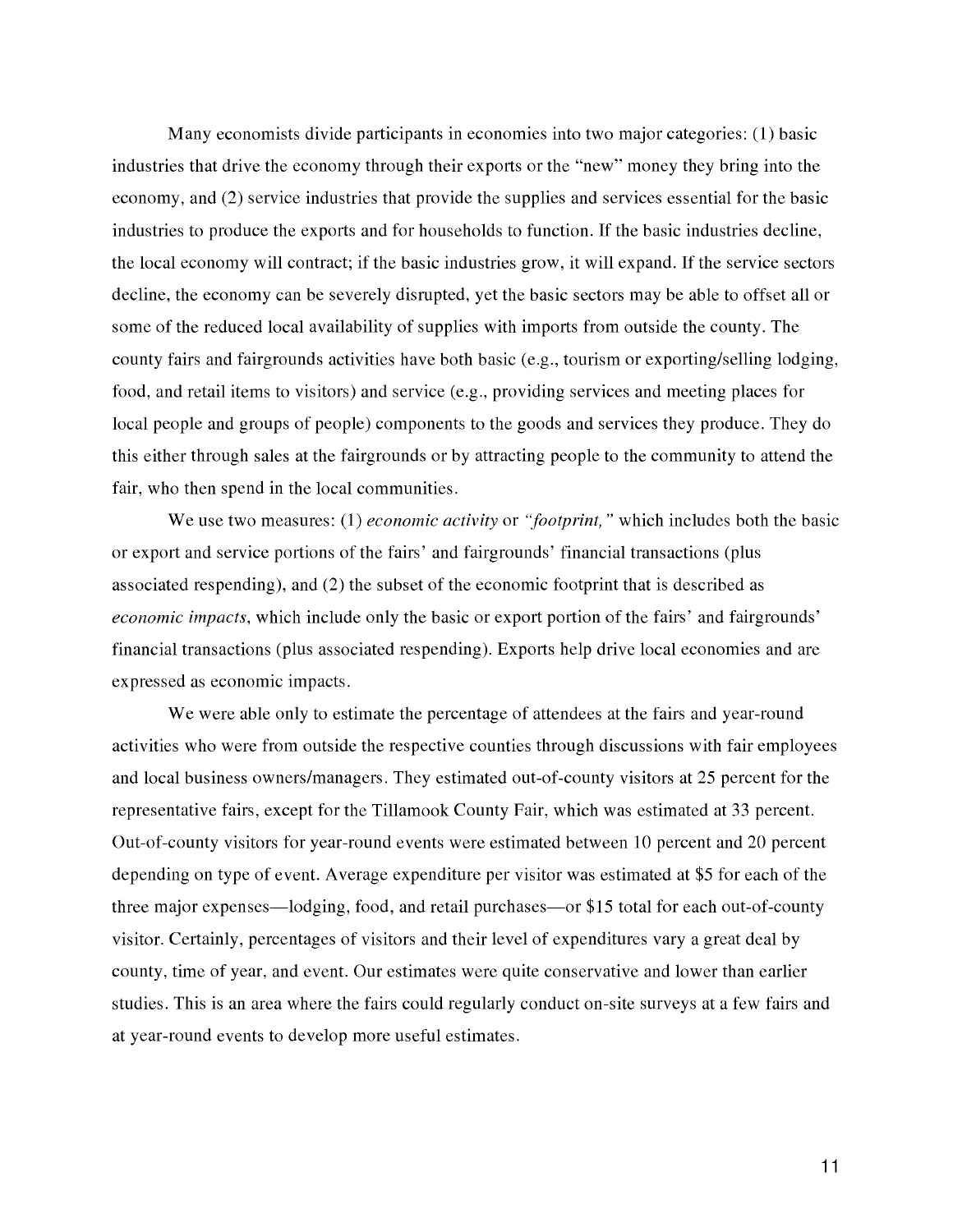#### Import Substitution

There is one additional and important economic effect that we estimate within the report. Goods and services sold locally are not typically included in calculating a sector's economic impacts. The reason this is not usually done is because if the sales were not made at the fairgrounds, they may be made at other places in the community or the money would still be spent in the local economy. So, much of providing opportunities for retailers in economic terms is a zero-sum activity, or those expenditures are considered part of the service sectors and become part of the multiplier for basic industries, either as indirect or induced effects. However, if a county resident would have purchased a good or service from a vendor living outside the county and decides to purchase the good or service locally at the county fair or a fairground event, we consider that purchase a substitute for an import. It would not have been purchased from another local supplier and is not part of the service sectors and multiplier of another industry. The purchase retains dollars in the local economy that would have otherwise leaked out of the county. We treat these types of sales in the same way as economic exports. A substituted import, particularly for a retail good, can be valuable to an economy and may serve as the foundation for future export industries. "Economic life develops by grace of innovating; it expands by grace of import-replacing (Jacobs, 39)." County fairs and fairground facilities provide a market place for locally produced goods and services that may not have been available without the county fair and year-round events.

Estimating the import substitution effects was also imprecise. We visited with fair managers, and they completed estimates for the number of local vendors at county fairs and yearround events and the average sales per vendor. We used IMPLAN regional purchase coefficients, which indicate the proportion of purchases that are local and nonlocal by sector, to project the portion of the local vendors' sales that may have been spent outside the economy without the fairs' "markets." In addition, we were able to observe and obtain the livestock auction data from the Wallowa County Fair, which was not part of our sample of counties yet could provide the most current data to refine our estimates. The livestock auctions were a major component of the import substitution impacts. Local producers, often 4-H members, sell animals they raise at the end of the county fair or at other sales at the fairgrounds throughout the year. Social capital plays a big part in these sales because the purchasers usually know the producers and pay higher than market prices for the animals. The extent to which these sales impact the local economy depends on more than whether the producer is local. If the meat processing is also provided by local

12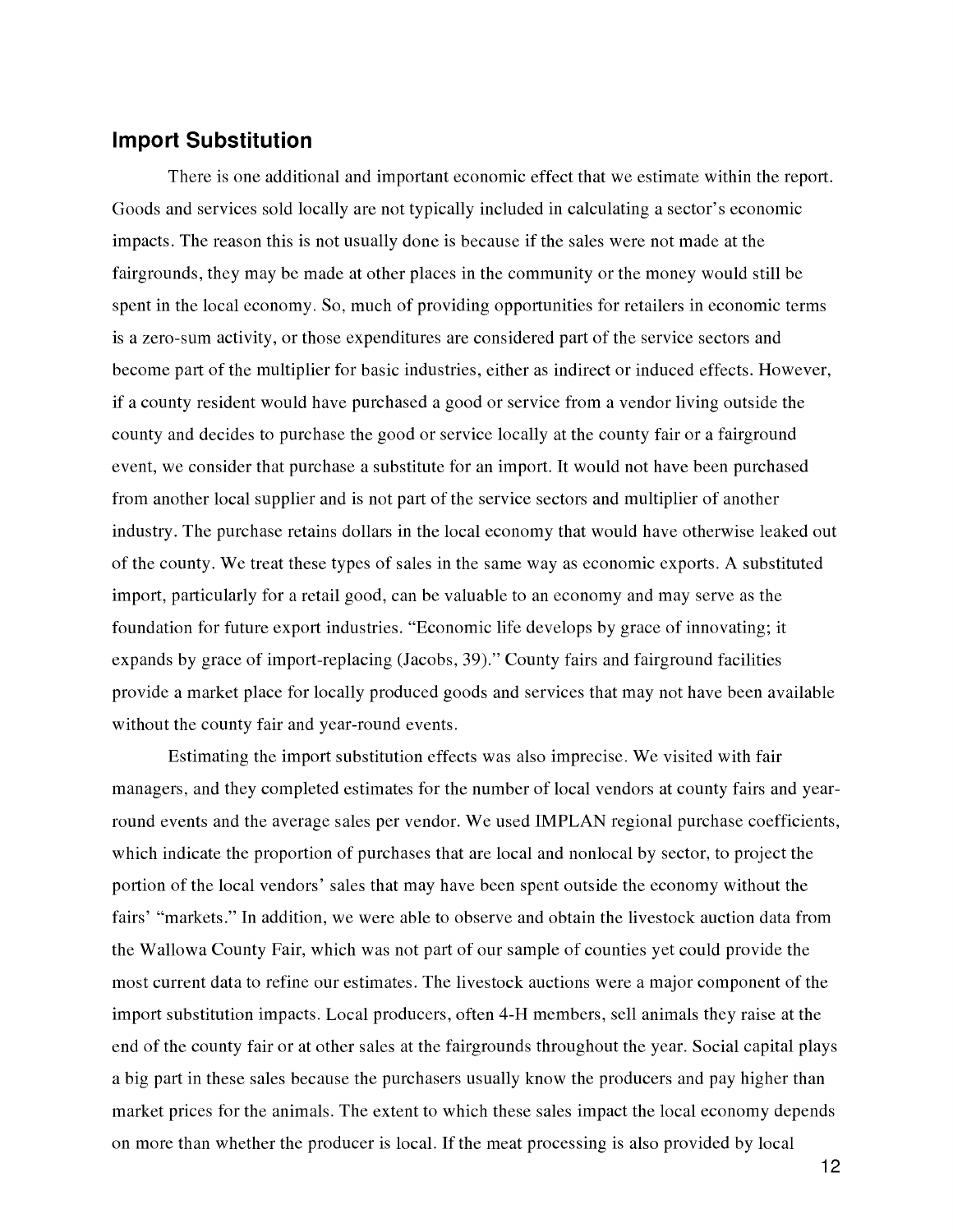producers, more dollars are retained within the local economy. The percentage of animals processed in the local economy varies widely. We believe that we have been conservative in our estimates. However, to be sure these numbers are close, each fair needs to review its records and use the information to complete the template, which is included in the Appendix.

## Analysis

Based on our representative four fairs and the application of their expenditure patterns and their ability to attract new expenditures from outside the county or to retain expenditures that may have leaked out of the county, we used the total annual expenditures made by all the county fairs for fair and year-round events and the total attendance at county fairs to estimate both the fairs' economic footprints and their economic impacts. We described the footprints and impacts as three types of effects within the local economies:

- **Output:** Total sales of goods and services  $\bullet$
- Value-added: Salaries/wages of employees, proprietors' incomes, rents and leases, and business permits
- **Employment:** Full- and part-time jobs

## Table 2. Statewide Economic Footprint<sup>1</sup> and Economic Impacts<sup>2</sup> of the County Fairs.

|             | <b>Economic Footprint</b>               | <b>Economic Impacts</b>                               |
|-------------|-----------------------------------------|-------------------------------------------------------|
| Output      | (All Economic Activity)<br>\$52,081,427 | (New Money Attracted to the Counties)<br>\$33,734,005 |
| Value-Added | \$28,874,392                            | \$19,852,686                                          |
| Employment  | 867                                     | 649                                                   |

 $<sup>1</sup>$  All output, value added and jobs directly related to fairs plus associated respending</sup>

<sup>&</sup>lt;sup>2</sup> All output, value added and jobs directly related to county fair "exports" and "import substitution" plus associated respending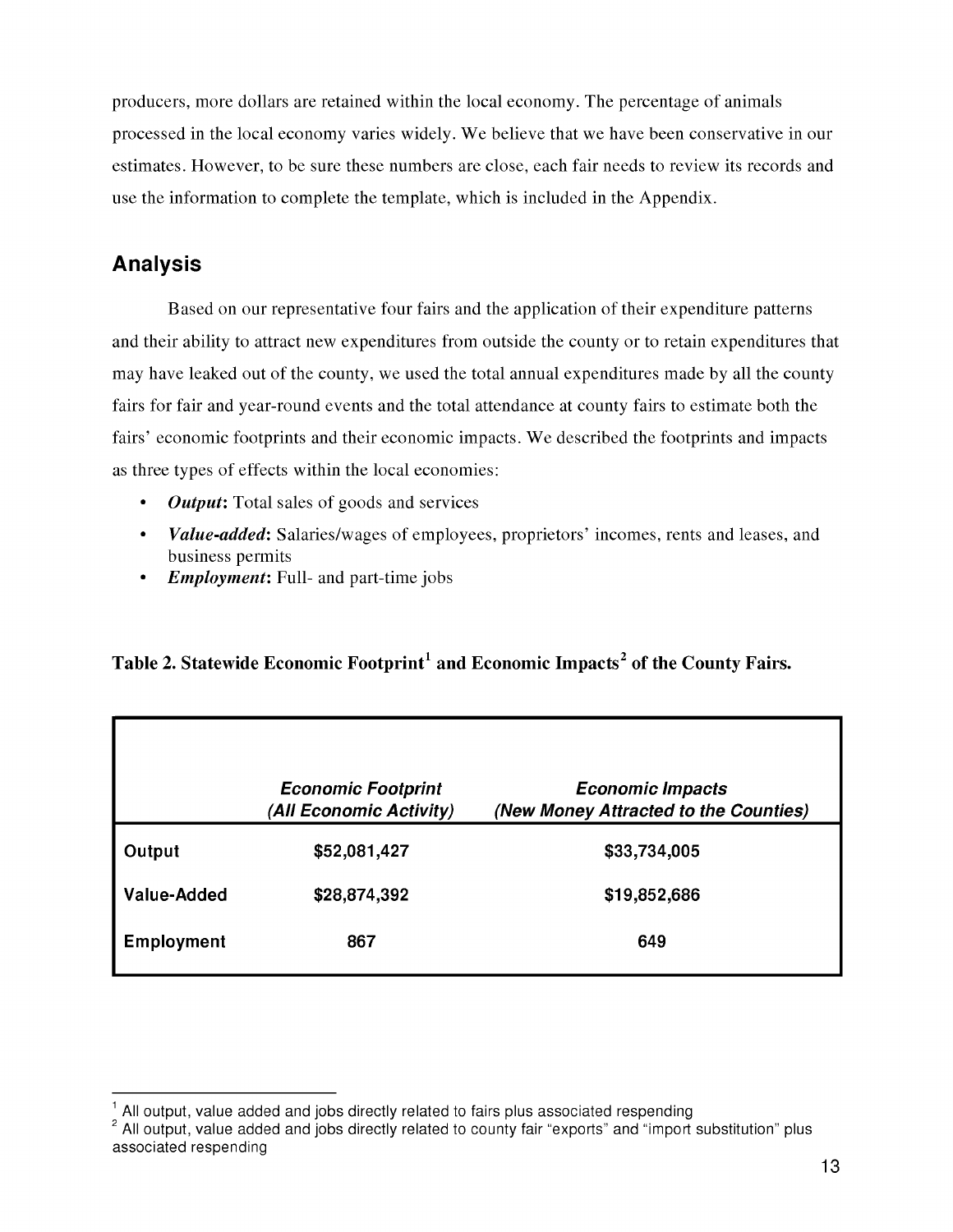The fairs' annual expenditures of \$18,489,950 in 2004 dollars, adjusted to \$18,965,080 in 2006 dollars, generated an economic footprint of approximately \$52,081,427 in output, \$28,874,392 in value-added income, and 867 full- and part-time jobs. As discussed earlier, the economic footprint of the county fairs includes all the economic activity related to the fairs' expenditures. However, if export base theory is used to explain what drives an economy, then only the portion of the economic footprint that is initiated by outside expenditures for exports or the expenditures that would have leaked out of the economy to purchase imports is considered to measure economic dependency. The expenditures that outside visitors to the county fairs brought in or that county fairs prevented from leaking out of the counties were estimated at \$33,734,005 in output, \$19,852,686 in value-added income, and 649 full- and part-time jobs. Note that these estimates are not a statewide economic impact, which would be smaller. This analysis takes a county-level perspective. The total impacts are a sum of the individual counties' economic impacts. While each county's exports include sales that extend beyond the county, or each county's import substitution is any sale retained that might have leaked out of the county, a statewide economic impact would include only exports from Oregon or import substitution for the state.

Leverage is a metric that has been considered by decision makers. It is usually defined as the amount of additional support or spending that results from some initial level of public support. Leverage is calculated based on the funding provided by the State of Oregon to each county fair. Table 3 shows how the state funding is used to leverage or encourage funding by a number of other government and private entities for the operating budgets of the county fairs and how those state funds prompt economic activity in terms of output or sales and value-added production in each county. On the average, for each dollar the state contributes the counties develop \$9.53 to support fair operations. If the state dollars are credited with the output or sales and value-added economic activity that is linked to the county fairs, each state dollar is leveraged to \$18.74 and \$11.02 respectively. Some county fairs reach this level because without the state funding they may need to close. Leverage for state funds is lower for counties that are not as dependent on state funds.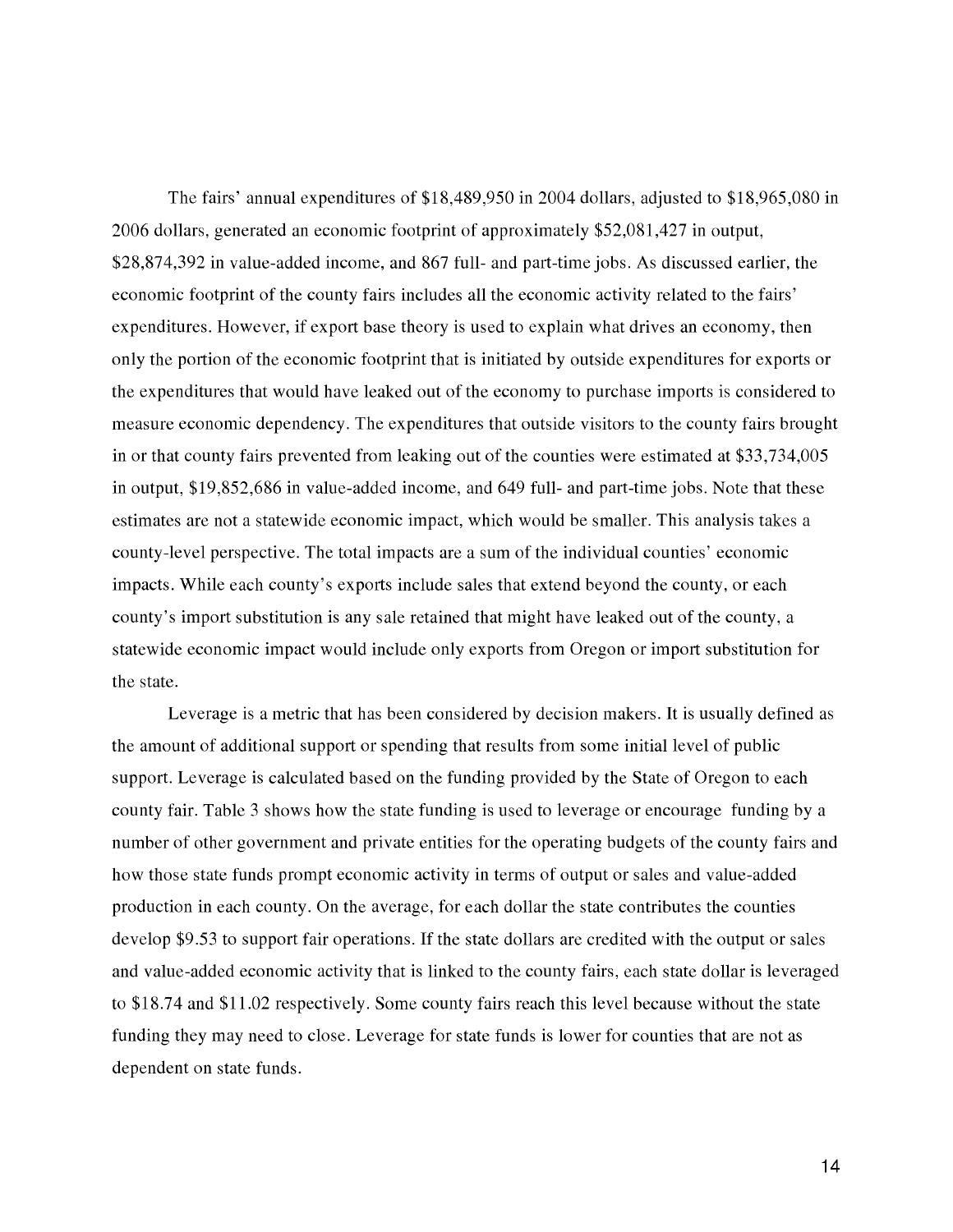## Table 3. Leverage of State Funding for Local Fair Operating Budgets, Output (Sales), and Value-added Production

| <b>Source of</b><br><b>Funds</b>       | Leaveraged<br>\$'s for Each<br>State \$ |
|----------------------------------------|-----------------------------------------|
| <b>County Fairs' Operating Budgets</b> | 9.53                                    |
| Output                                 | 18.74                                   |
| Value-Added                            | 11.02                                   |
|                                        |                                         |

Since 1986, state government support for county fairs, which was \$1.4 million in 1986 (adjusted to approximately \$2.4 million in 2006 dollars), has declined to approximately \$1.8 million, when the \$1.665 million funding in 2004 is adjusted to 2006 dollars. This is a 25 percent decline in real dollar support from state government for county fairs over the past 20 years.

In addition to the economic activity and impacts that can be measured financially, the social capital that was mentioned earlier and is created at county fairs is sizable. People visit county fairs and activities at county fairgrounds more than 5.8 million times each year. Fortyeight thousand exhibitors showed the products of their labor or taught people how to do what they do in more than 175,000 exhibits or presentations. Almost two-thirds of those people were youth, and many of the adults were mentors for those youth. As schools and nonprofits experience increasing pressure to provide activities and settings where youth can compete and socialize in ways that build skills they will take into the workplace, county fairs become more important.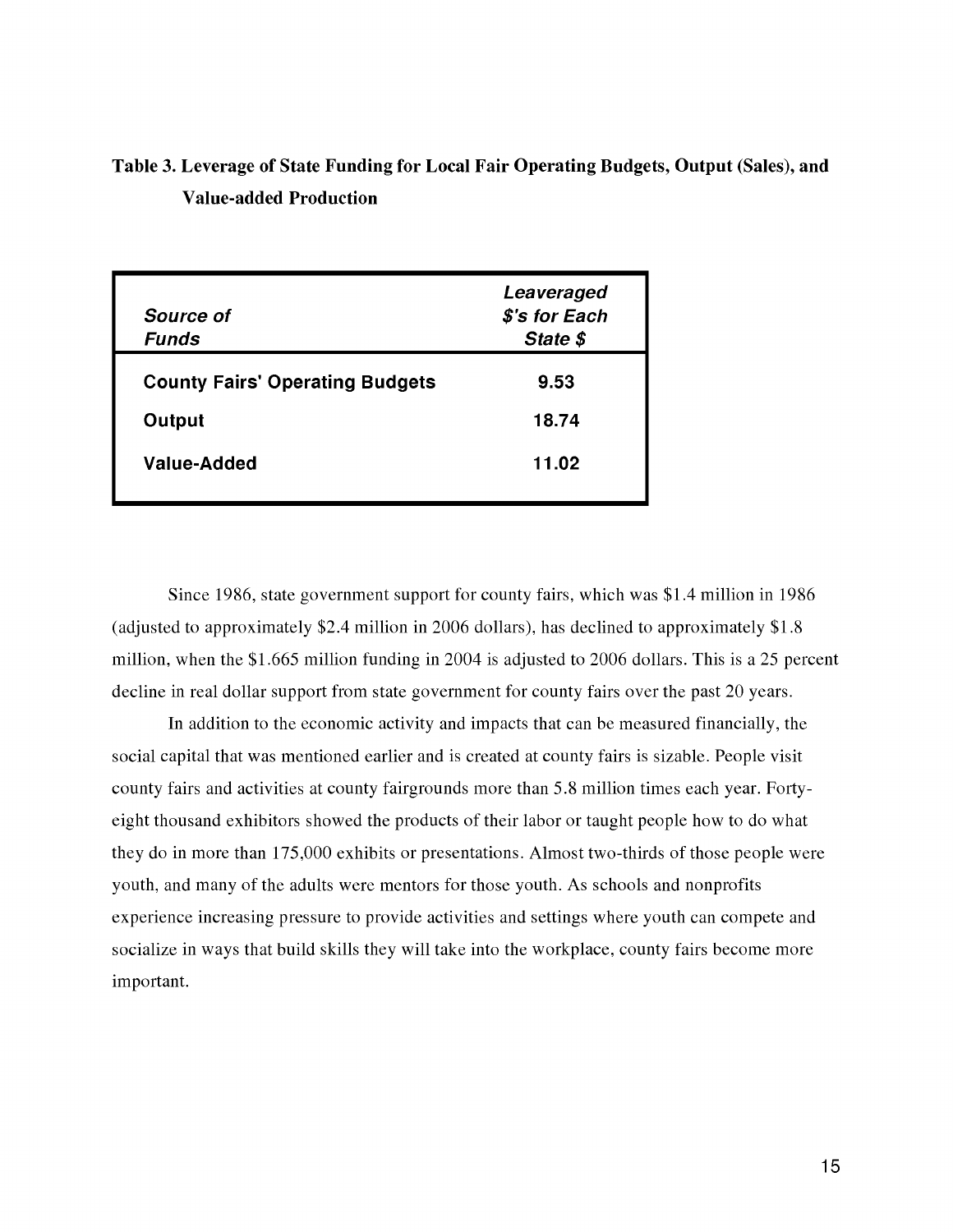## Summary

This report indicates that county fairs are important contributors to their local economies. Their statewide sum of county-level economic footprints is \$52 million, and county fairs attract or retain \$34 million in new sales to their counties. They use the modest support they receive from the state and their county governments to create enterprises that are often 5 to 10 times greater than the public funding they receive. They spend the major portions of their budgets locally. The economic activities they initiate or attract are almost three times as great as their base budgets. The economic impacts they drive amount to almost twice their operating budgets.

These estimates are very conservative compared with past studies. We would expect the impacts to increase with more precise data. If surveys were completed with fair and year-round event attendees to determine their expenditures on lodging, food, and retail expenditures, we believe our estimate of \$15 per attendee could significantly increase.

The idea we have discussed in this report, which is not usually considered, is the county fairs' role in providing market places and entertainment that retain funds within the counties that otherwise would have been spent outside the counties. Local organizations in many communities are substituting local production and sales for purchases from businesses located or owned outside the local communities. Fairs have been doing this for more than two centuries. They may have the potential to grow this portion of their enterprises. It seems that they could work with the producers and existing businesses in their communities to develop marketing plans for the fairgrounds that are more intentional than those that currently exist in many counties.

Oregon has more farms today than it did 25 years ago. The average size of farms has declined, but the number has increased. The owners of these smaller farms are often very interested in being economically successful. County fairs provide a setting for both full-time production farmers and adaptive part-time farmers to learn from one another. There may be potential to reverse some of the job losses of the past three decades in agriculture through these very labor-intensive adaptive farms. County fairs and the 4-H youth programs may be able to help foster a new and larger generation of farmers.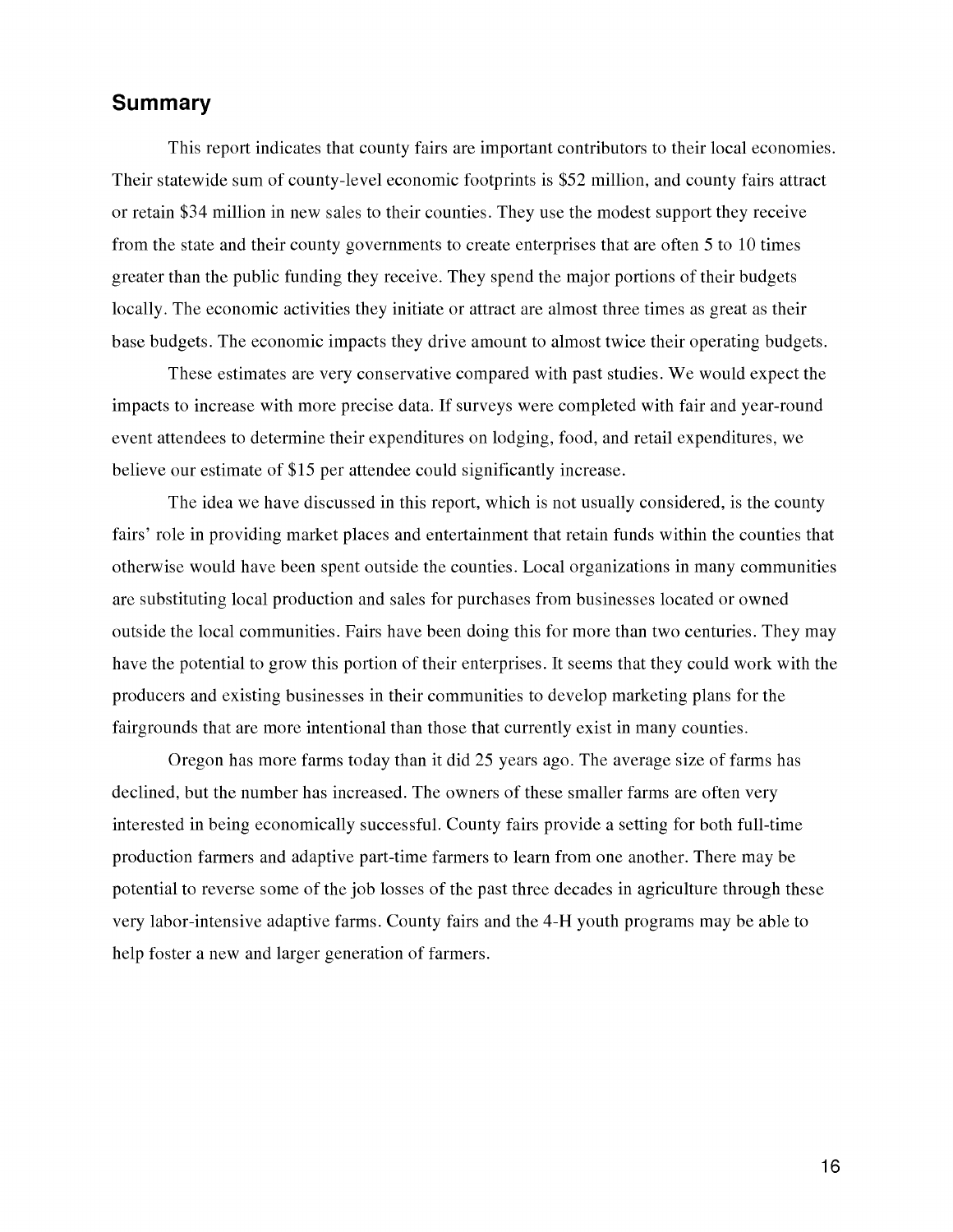County fairs have capable managers who have often been recruited from successful private business experiences. In many counties, the fairs have unique facilities, yet the competition for public funding and private spending is becoming more intense. Nonprofit organizations are not averse to almost duplicating other nonprofits' programs to gain additional funding. They race to repackage existing programs of their own or others to present "new" programs or initiatives, to obtain additional public and private funding for their organizations. This puts traditional or existing programs or organizations such as county fairs at a disadvantage. As we conducted our ground-truthing interviews for this study, we found that people in the local communities were quite supportive of the county fairs, yet they did not frequently link specific events or activities at the fairgrounds to the quality of life of their coworkers or employees. Community events and programs have become so plentiful that the "market" may be oversupplied and unable to sustain the current events and programs in many counties. County fairs may want to work with their elected officials to lead the coordination and possibly consolidation of some of the events and community programs.

Finally, as people spend more and more time in their homes and less time visiting and working with their neighbors, county fairs and their year-round activities have drawn people back together. The importance of this social capital is demonstrated by all the counties in Oregon retaining their county fairs at least in some form. The challenge will be to find metrics to measure the importance of the social capital at least as well as we can measure the economic activity and impacts of the county fairs' expenditures.

"Again and again, we find that one key to creating social capital is to build in redundancy of contact. A single pitch is not enough, whether you are pitching unionization or Christian salvation. Common spaces for commonplace encounters are prerequisites for common conversations and common debate. Furthermore, networks that intersect and circles that overlap reinforce a sense of reciprocal obligation and extend the boundaries of empathy."

Robert D. Putnam and Lewis M. Feldstein with Don Cohen in Better Together: Restoring the American Community.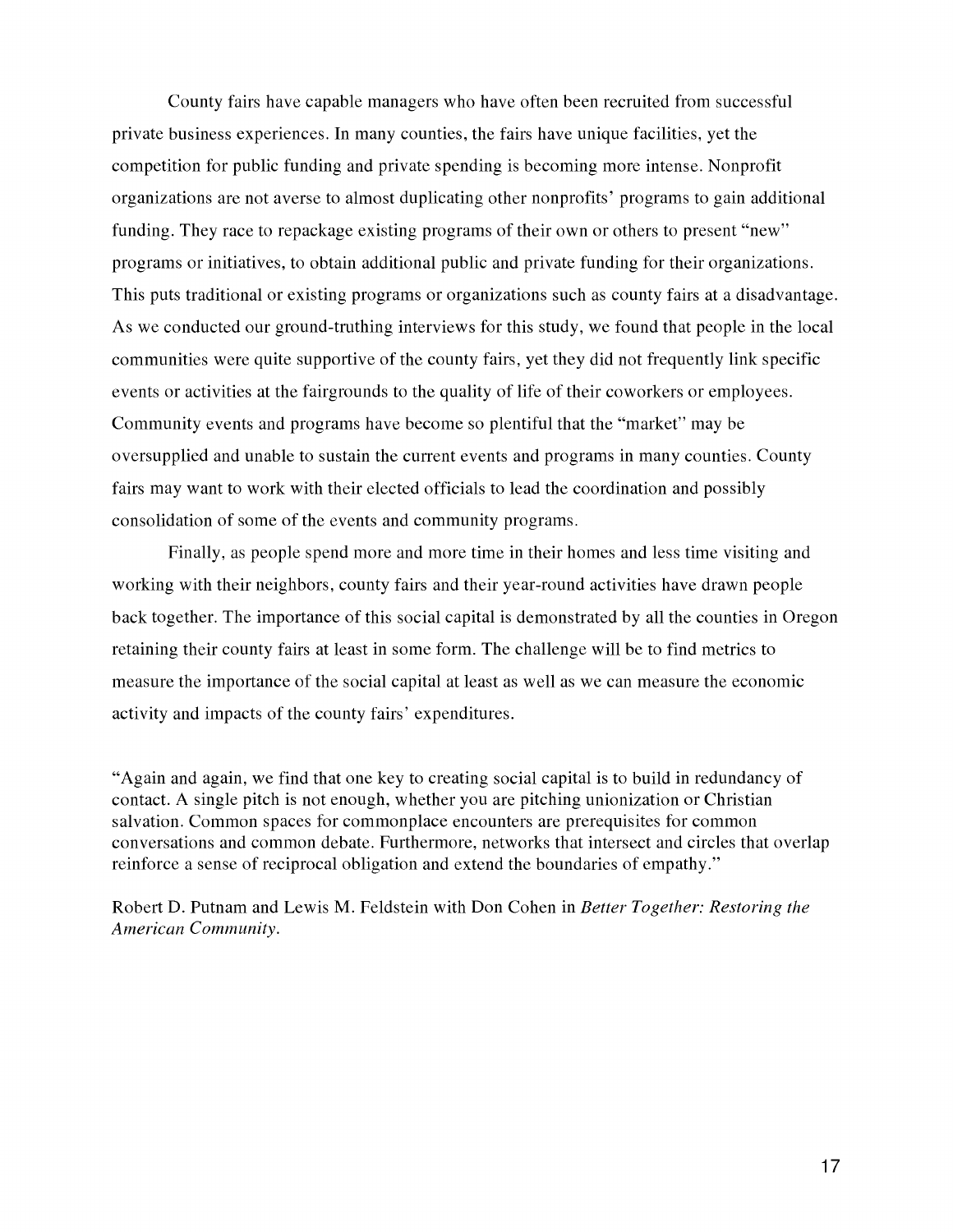## **References**

- Davis, S.W., R.B. Mackey, and H.D. Radtke. 1987. Oregon County Fairs Economic Assessment. Agricultural & Resource Economic Associates (AREA), sponsored by the Oregon Fairs Association.
- Hand, Michael L., Jesse M. Long, and Charles Kirschbaum. 1998. Economic Impact Analysis Prepared for: The Oregon State Fair & Exposition Center. Atki Graduate School of Management, Willamette University, Salem, OR: 12.
- Helvoigt, Ted L., Darius M. Adams, and Art L. Ayre. 2003. "Employment Transitions in Oregon's Wood Products Sector: During the 1990's." Journal of Forestry (June 2003): 42-46. ECONorthwest website: http://www.econorthwest.com/energyresourcereports.html
- Holland, David W., Hans T. Geier, and Ervin G. Schuster. 1997. Using IMPLAN to Identify Rural Opportunities (General Technical Report INT-GTR-350). USDA Forest Service, Intermountain Research Station, 324 25th Street, Ogden, UT 84401.
- Jacobs, Jane. 1985. Cities and the Wealth of Nations. New York: Random House.
- Jensen, Sharon. 2000. "Fairs and Their Changing Communities: Adapting to Urban Communities." Agricultural Fairs in America: Tradition, Education, Celebration. Avery, Julie A. (ed.). East Lansing, MI. Board of Trustees, Michigan State University: 80.
- Leontief, Wassily. 1986. Input-Output Economics. New York and Oxford: Oxford University Press.
- Loy, William G. (ed.), Stuart Allan, Aileen R. Buckley, and James E. Meacham. 2001. Atlas of Oregon. Eugene, OR: University of Oregon Press.
- Maki, Wilbur R. and Richard W. Lichty. 2000. Urban Regional Economics. Ames, IA: Iowa State University Press.
- Northwest Area Foundation. 2004. http://www.indicators.nwaf.org/
- Olson, Doug and Scott Lindall. 1999. IMPLAN Professional Version 2.0 Social Accounting and Impact Analysis Software-User's Guide, Analysis Guide, and Data Guide. Minnesota IMPLAN Group, Inc., 1725 Tower Drive West, Suite 140, Stillwater, MN 55082, http://www.implan.com
- Oregon Agricultural Information Network (OAIN). Oregon State University Extension Service, Agricultural and Resource Economics Department, http://ludwig.arec.orst.edu/ oain/Signln.asp
- Putnam, Robert D. and Lewis M. Feldstein, with Don Cohen. 2003. Better Together: Restoring the American Community. New York, NY, Simon & Schuster: 291.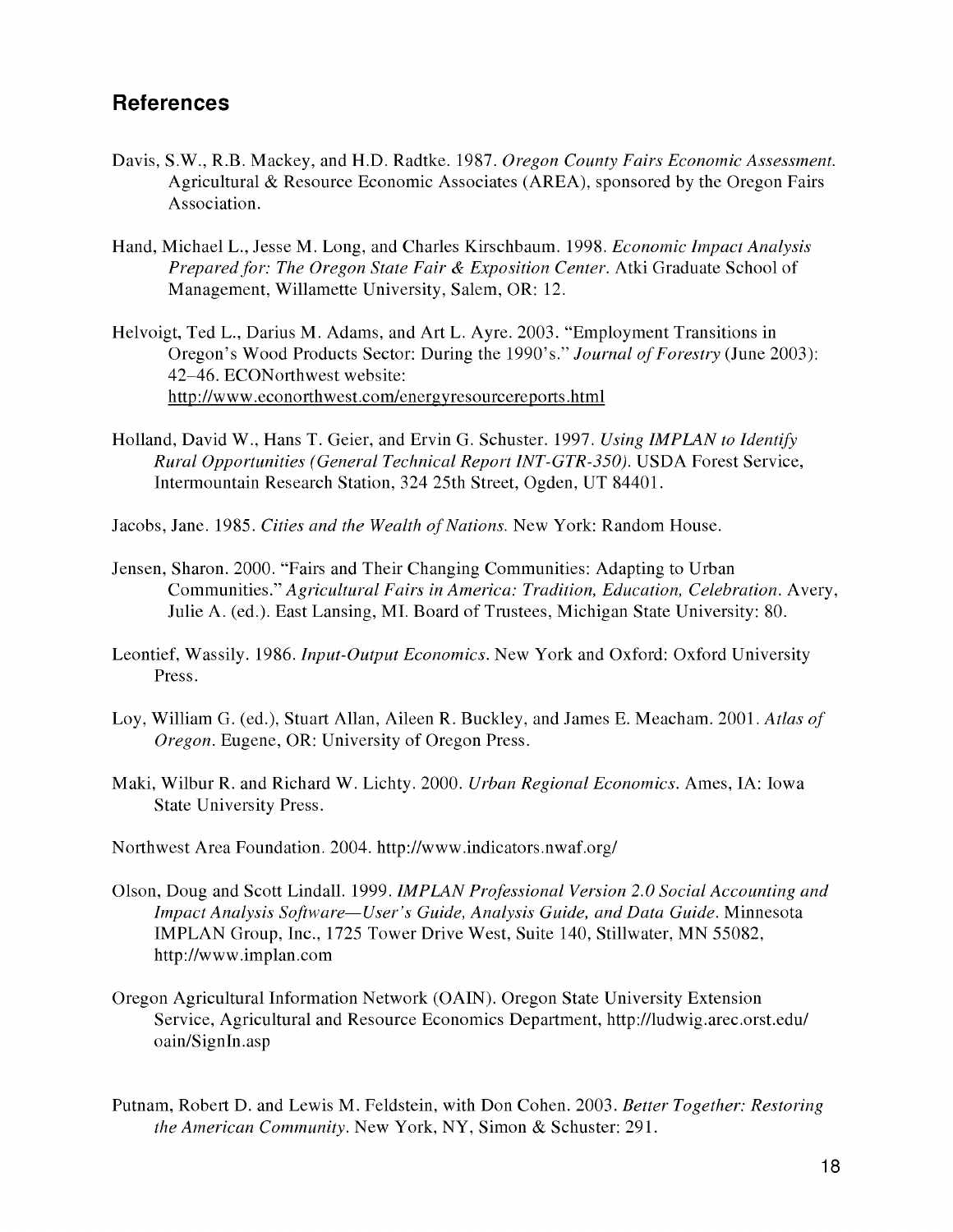- Sahr, Robert. Homepage: http://oregonstate.edu/Dept/pol\_sci/fac/sahr/sahr.htm and the U.S. Bureau of Labor Statistics Inflation Calculator, http://data.bls.gov/cgi-bin/cpicalc.pl
- Smith, Gary W. 2006. Oregon Regional Economic Analysis Project web page. Pullman, WA: Department of Agricultural Economics, Washington State University. http://www.pnreap.org/Oregon
- U.S. Bureau of Economic Analysis, Regional Economic Data, Detailed income, employment, and compensation tables by NAICS industry 2001-2003 (CA05, CA25, CA06), Table CA25N, http://www.bea.gov/bea/regional/reis/default.cfm#a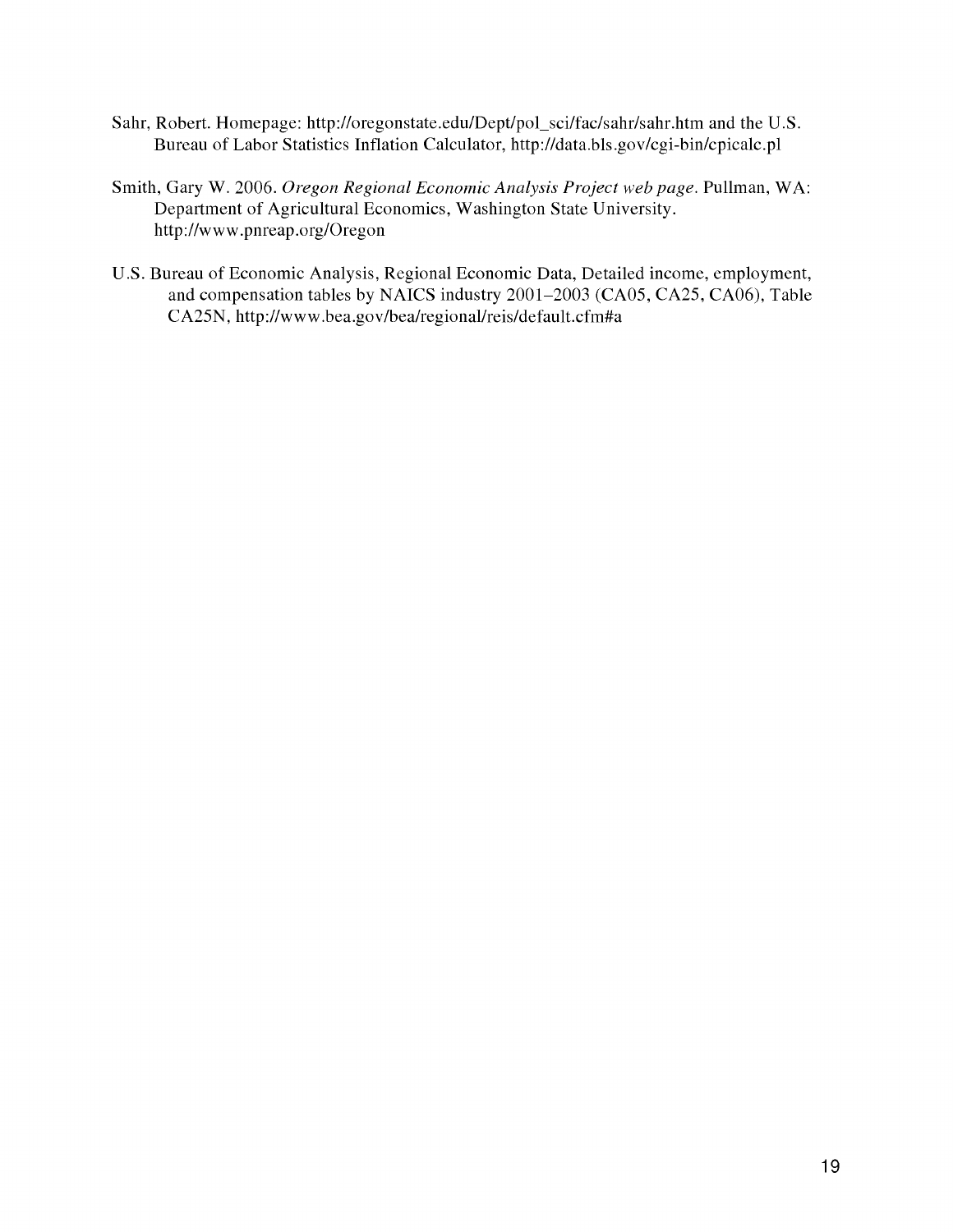## Appendix A

| <b>Oregon County Fairs Impact Template</b>  |               |
|---------------------------------------------|---------------|
| Sector                                      | <b>Amount</b> |
| <b>Fair &amp; Year Round Operating</b>      |               |
| <b>Personnel Costs - Salary and Fringes</b> |               |
| <b>Construction</b>                         |               |
| <b>Machinery Repair &amp; Maintenance</b>   |               |
| <b>Other Services</b>                       |               |
| <b>Retail Trade</b>                         |               |
| <b>Software</b>                             |               |
| Food & Beverage                             |               |
| <b>Wholesale Trade</b>                      |               |
| <b>Vehicles</b>                             |               |
| <b>Printing</b>                             |               |
| <b>Entertainment</b>                        |               |
| <b>Insurance</b>                            |               |
| Advertising                                 |               |
| <b>Fuel &amp; Oil</b>                       |               |
| <b>Utilities</b>                            |               |
| <b>Communications</b>                       |               |
| Postage                                     |               |
| <b>Dues</b>                                 |               |
| <b>Travel</b>                               |               |
| <b>Conventions, Schools, Training</b>       |               |
|                                             |               |
| Other ___________________                   |               |
| <b>Subtotal</b>                             |               |
| <b>Out-of-County Visitors</b>               |               |
| Lodging                                     |               |
| <b>Eating and Drinking Places</b>           |               |
| <b>Retail Trade</b>                         |               |
| <b>Subtotal</b>                             |               |
| <b>Import Substitution</b>                  |               |
| Fair                                        |               |
| Retail                                      |               |
| <b>Entertainment</b>                        |               |
|                                             |               |
| <b>Year-Round</b>                           |               |
| Retail                                      |               |
| <b>Entertainment</b>                        |               |
| <b>Subtotal</b>                             |               |
| Total                                       |               |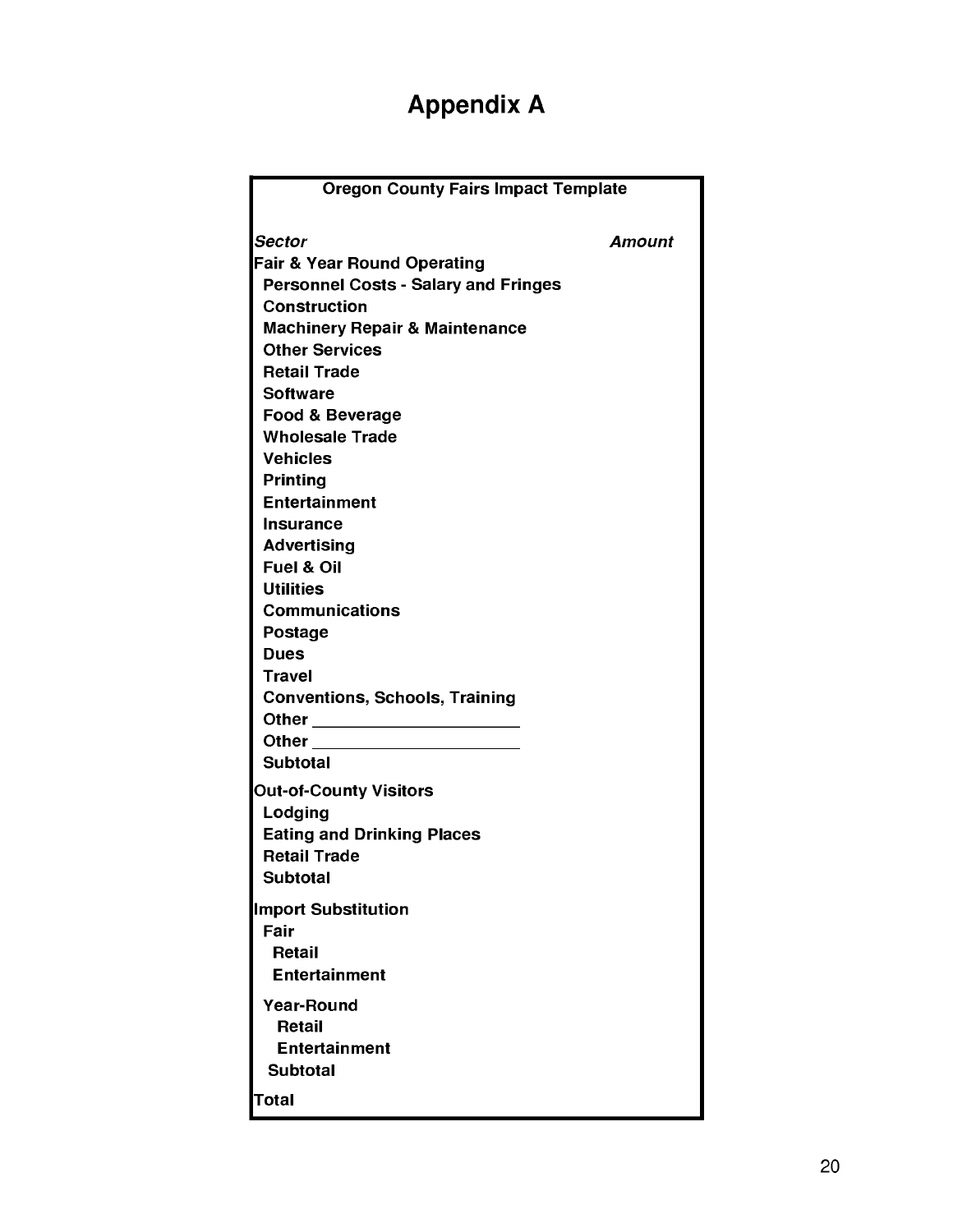## Appendix B

#### Economic Model

The edited IMPLAN input-output (1-0) model that we used to estimate the county fair economic impacts and activity provides an effective way of organizing and using detailed expenditure information to estimate economy-wide economic impacts. It is based on a matrix that shows all the goods and services (inputs) required to produce all the outputs of each business or organization. In other words, the matrix quantifies the purchase and sales relationships between the various sectors in the economy of interest. After the necessary tables and matrices of an 1-0 model are constructed, an economic event like a county fair or wedding at the county fairgrounds can be introduced into the model/economy and a set of impacts projected.

We purchased the basic 1-0 models for Oregon and the four counties from the Minnesota Implan Group, Inc. (MIG). MIG incorporates more than 30 national and local databases into an 1-0 modeling structure that can create geographically specific 1-0 models ranging in size from the national level to the ZIP Code level. The software, as noted above, is called IMPLAN Professional and comes with a number of dataset options.

IMPLAN is an effective tool that is being used across the U.S. and is regularly being tested and improved. The data for the IMPLAN system is updated on a regular basis. It takes approximately 3 years to gather and incorporate the data from a number of sources into IMPLAN. This report used the 2002 IMPLAN database. For the purposes of impact analysis, the relationships in the structural model (purchase and sales patterns) are more important than the absolute magnitude of the data (size of the economy). Therefore, as long as the underlying structure of the economy has not changed significantly since 2002, the model will be very robust for this analysis.

Estimates in this report are influenced by 1-0 model limitations. The model is dependent on its assumptions of how things are produced (their production functions), the price of inputs, and the percentage of purchases that are made within the economy under consideration.

An 1-0 model is static and gives a single snapshot of an economy. It is linear and does not account for major changes in markets and technological conditions. It assumes that industries can and do continue to produce goods and services in the same manner without adjusting techniques when the scale of their production changes.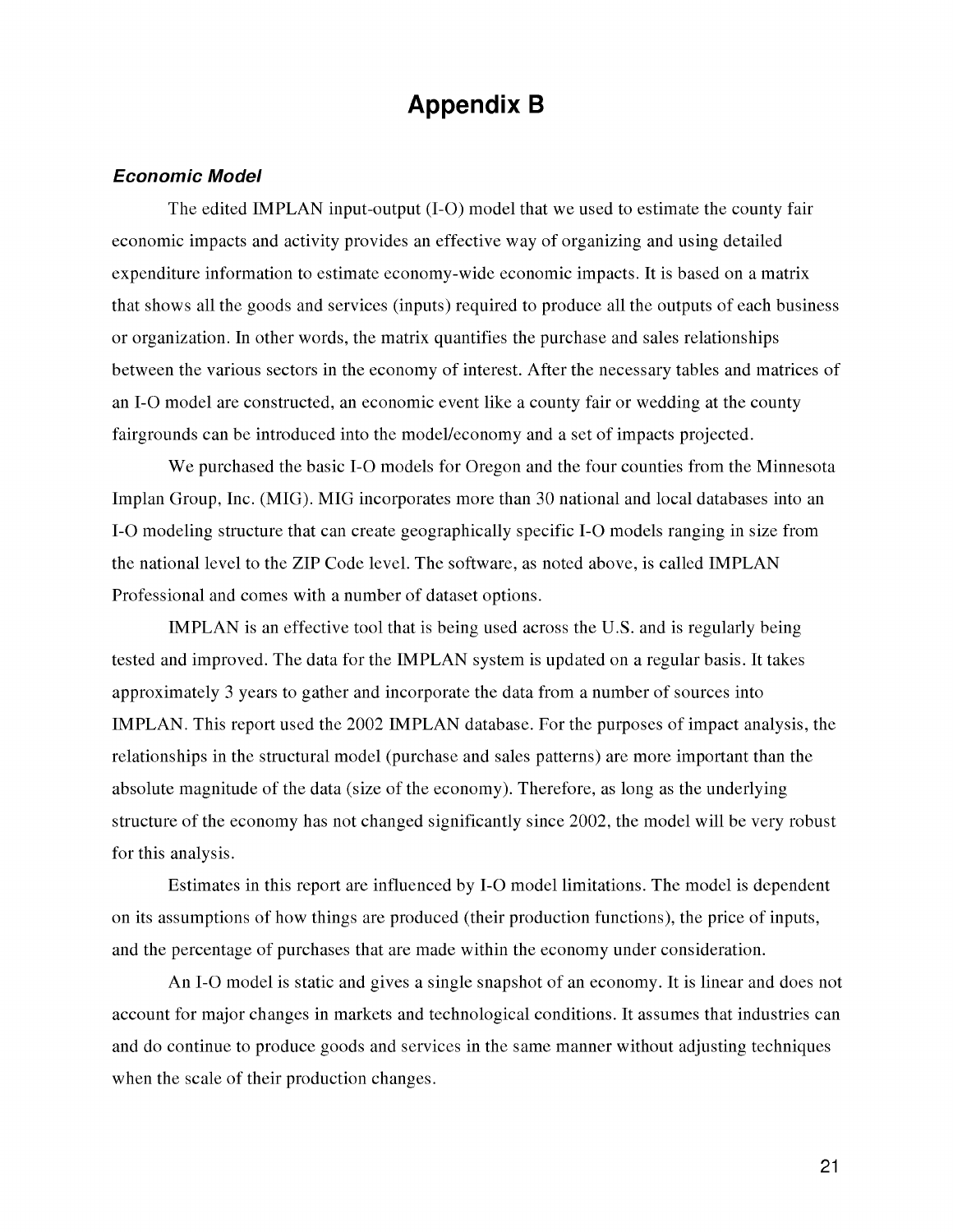Even with these limitations, 1-0 models can be very useful for estimating economic impacts and understanding how they extend throughout an economy from the backward (supplier) to the forward (customer) linkages. The accuracy of the models as they are received from MIG, Inc. can be improved by further checking them against national and local databases and ground truthing as we did for the fairs study and discussed earlier in this report.